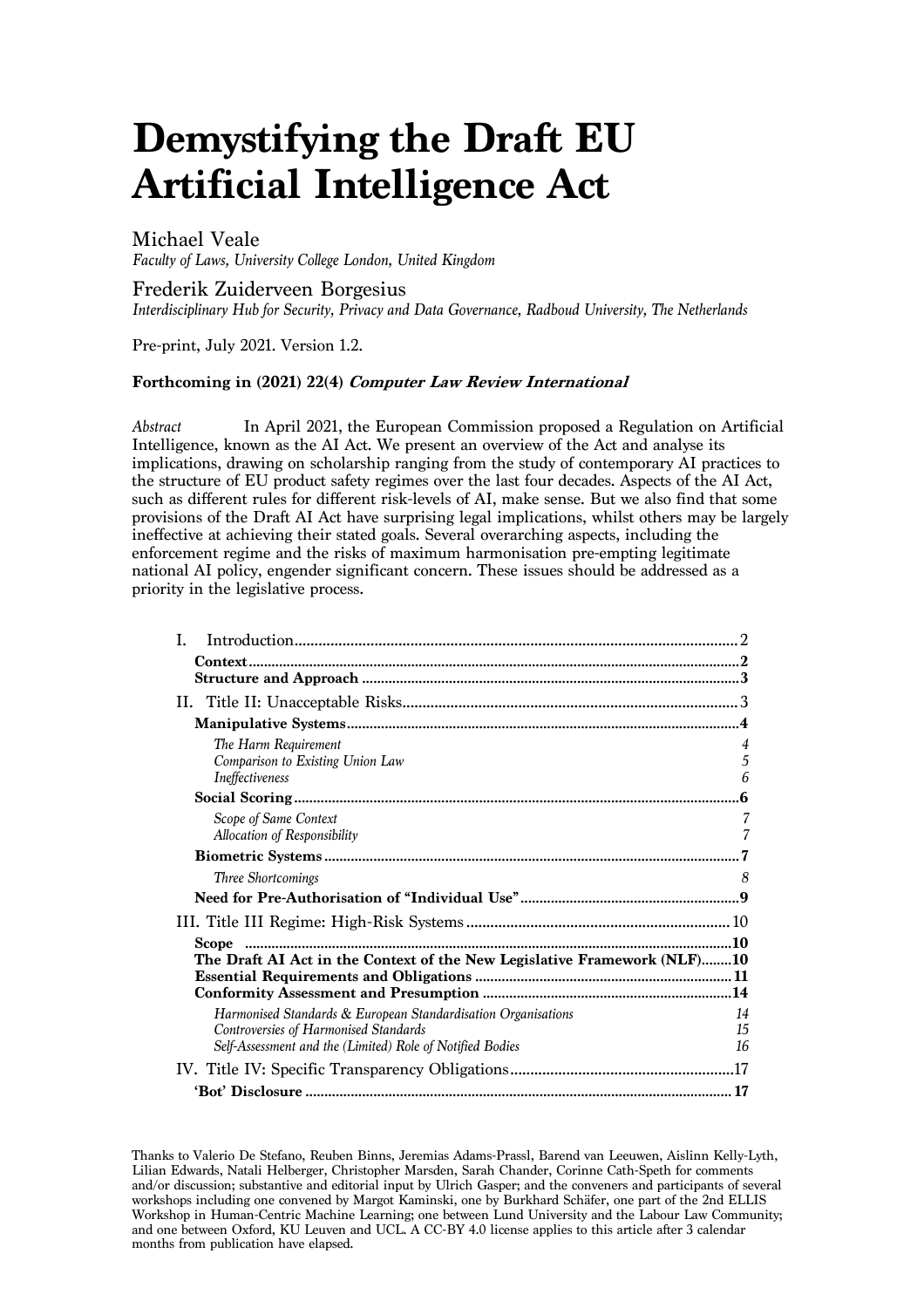| <b>Emotion Recognition and Biometric Categorisation Disclosure18</b>                          |                |
|-----------------------------------------------------------------------------------------------|----------------|
|                                                                                               |                |
|                                                                                               | .20            |
|                                                                                               | 21             |
| <b>Use</b>                                                                                    | .22            |
| <b>Material Scope</b><br>The CJEU Approach<br>Fragmentation and the Cliff-Edge of Uncertainty | 22<br>22<br>23 |
|                                                                                               | 23             |
|                                                                                               | 24             |
| Nor Rights for AI-System-Subjects<br>Incoherence of the Enforcement System                    | 24<br>25       |
|                                                                                               | .25            |
|                                                                                               | -26            |

# I. Introduction

On 21 April 2021, the European Commission presented a proposal for a Regulation concerning artificial intelligence (AI), — the AI Act, for short. <sup>1</sup> This Draft AI Act seeks to lay down harmonised rules for the development, placement on the market and use of AI systems which vary by characteristic and risk, including prohibitions and a conformity assessment system adapted from EU product safety law.

In this paper, we analyse the initial Commission proposal — the first stage in a potentially long law-making process.2 The Draft AI Act is sufficiently complex to prevent us from summarising it exhaustively. We instead aim to contextualise and critique it, and increase accessibility of the debate to stakeholders who may struggle to apply their expertise and experience to what at times can be an arcane proposal.

#### **Context**

The first public indication of regulatory action of the type proposed in the Draft AI Act were a cryptic few sentences found in the previous European Commission's contribution to the Sibiu EU27 leader's meeting in 2019. <sup>3</sup> Subsequently, then-President-Elect von der Leyen's political guidelines for the Commission indicated an intention to 'put forward legislation for a coordinated European approach on the human and ethical implications of Artificial Intelligence<sup> $4$ </sup> – the spark that the Draft AI Act acknowledges as its genesis. <sup>5</sup> The proposed Regulation is part of a tranche of proposals which must be understood in tandem, including:

<sup>1</sup> European Commission, Proposal for a Regulation of the European Parliament and of the Council laying down harmonised rules on artificial intelligence (Artificial Intelligence Act) and amending certain Union legislative acts (COM(2021) 206 final) (hereafter 'AI Act'). We will refer to this version as the 'AI Act' in footnotes brevity even though it is in draft.

<sup>&</sup>lt;sup>2</sup> For readers unfamiliar with the European legislative process: the Commission is the European Union's executive, and has a monopoly on policy initiative. Drafts are amended and adopted through a bicameral procedure between the directly elected European Parliament and the Council, which represents Member State governments. This procedure encompasses both formal stages and informal back-room compromise (trialogue).

<sup>&</sup>lt;sup>3</sup> European Commission, 'Europe in May 2019: Preparing for a More United, Stronger and More Democratic Union in an Increasingly Uncertain World' (Contribution to the informal EU27 leaders' meeting in Sibiu (Romania) on 9 May 2019, 9 May 2019) 33.

<sup>4</sup> Ursula von der Leyen, 'A Union that Strives for More: My Agenda for Europe' (Political Guidelines for the Next European Commission 2019-2024, 2019).

 $<sup>5</sup>$  AI Act, p.1.</sup>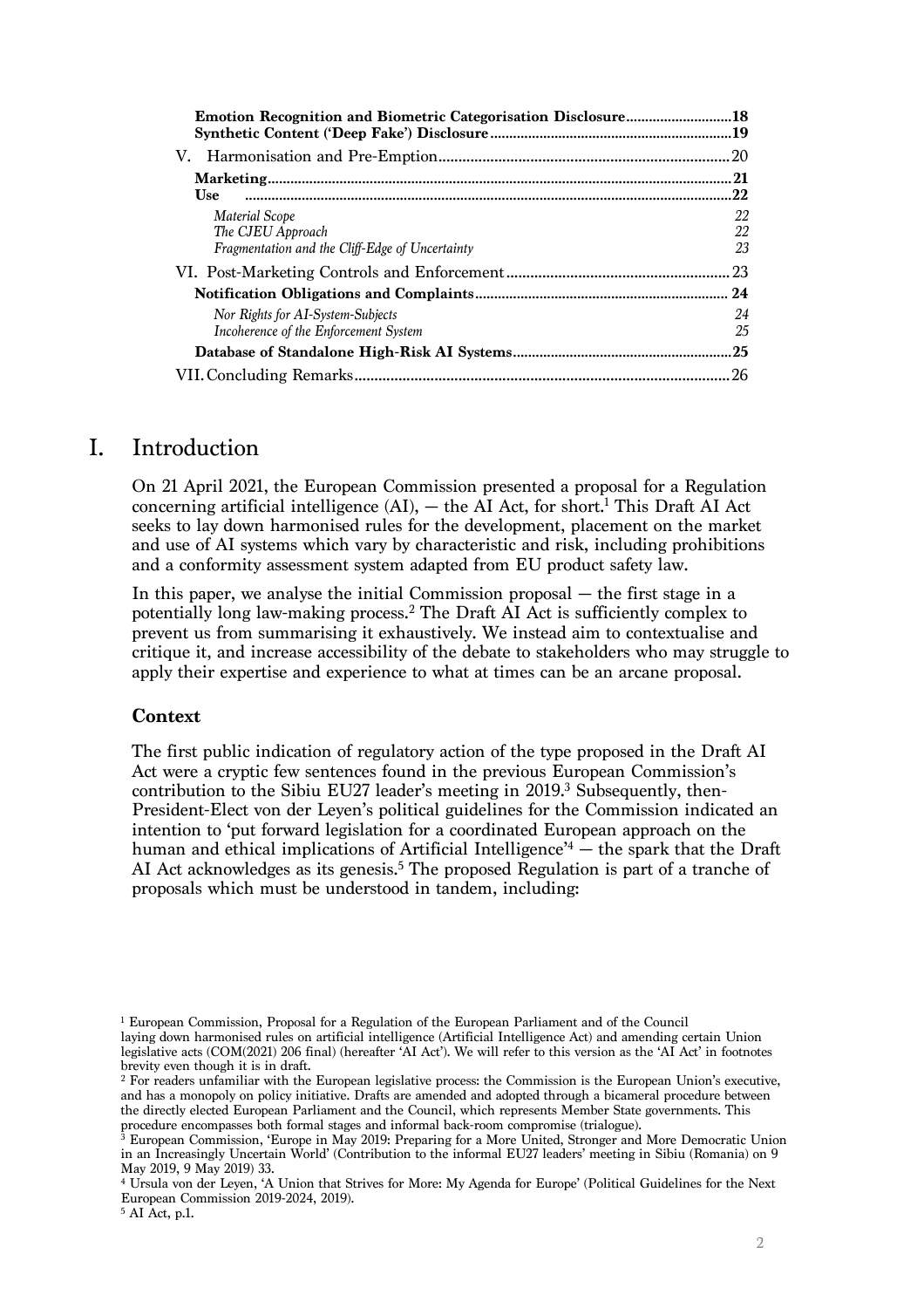- the draft Digital Services Act (with provisions on recommenders and research data access);6
- the draft Digital Markets Act (with provisions on AI-relevant hardware, operating systems and software distribution);7
- the draft Machinery Regulation<sup>8</sup> (revising the Machinery Directive in relation to AI, health and safety, and machinery);
- announced product liability revision relating to AI;<sup>9</sup>
- the draft Data Governance Act (concerning data sharing frameworks).<sup>10</sup>

## **Structure and Approach**

The 'Act' is a regulation based on Article 114 of the Treaty on the Functioning of the European Union (TFEU), which concerns the approximation of laws to improve the functioning of the internal market. The proposal mixes reduction of trade barriers with broad fundamental rights concerns in a structure unfamiliar to many information lawyers, and with significant consequences on the space for Member State action which we discuss further below. While it may look new, much of the Draft AI Act's wording is drawn from a 2008 Decision establishing a framework for certain regulations concerning product safety, used in a wide array of subsequent legislation. <sup>11</sup> The main enforcement bodies of the proposed AI Act, 'market surveillance authorities' (MSAs), are also common in EU product law. All this brings a range of novelties and tensions we will explore.

The Commission distinguishes different risk levels regarding AI practices, which we adapt to analyse in four categories: i) *unacceptable risks* (Title II); ii) *high risks* (Title III); iii) *limited risks* (Title IV); iv) *minimal risks* (Title IX). We cover each in turn, except for *minimal risks*, where Member States and the Commission merely 'encourage' and 'facilitate' voluntary codes of conduct.12 We finally look at broader themes raised by the Draft AI Act, in particular the important question of pre-emption and residual competences of Member States, and enforcement.

# II. Title II: Unacceptable Risks

Unacceptable risks attract outright or qualified prohibitions in the Draft AI Act. Whether the AI Act would contain prohibited practices has been a matter of controversy. In 2018, the Commission set up a 'High-Level Expert Group on AI' to advise on its AI strategy. Members soon described industry pressure that led to the group dropping terms including 'red lines' and 'non-negotiable' from their policy recommendations. <sup>13</sup> A leaked version of the Commission *White Paper on Artificial* 

<sup>6</sup> European Commission, Proposal for a Regulation of the European Parliament and of the Council on a Single Market For Digital Services (Digital Services Act) and amending Directive 2000/31/EC (COM(2020) 825 final).

<sup>7</sup> European Commission, Proposal for a Regulation of the European Parliament and of the Council on contestable and fair markets in the digital sector (Digital Markets Act) (COM(2020) 842 final).

<sup>8</sup> European Commission, Proposal for a Regulation of the European Parliament and of the Council on machinery products (COM(2021) 202 final) (Machinery Regulation).

<sup>9</sup> See European Commission, 'Communication from the Commission to the European Parliament, the Council, the European Economic and Social Committee and the Committee of the Regions: Fostering a European Approach to Artificial Intelligence (COM(3032) 205 Final)' (21 April 2021) 2.

<sup>&</sup>lt;sup>10</sup> European Commission, Proposal for a Regulation of the European Parliament and of the Council on European Data Governance (Data Governance Act) (COM(2020) 767 final).

<sup>11</sup> Decision No 768/2008/EC of the European Parliament and of the Council of 9 July 2008 on a common framework for the marketing of products, and repealing Council Decision 93/465/EEC, OJ L 218/82.

<sup>12</sup> AI Act, art 69.

<sup>13</sup> Thomas Metzinger, 'Ethics Washing Made in Europe', *Der Tagesspiegel* (18 April 2019)

<sup>&</sup>lt;https://www.tagesspiegel.de/politik/eu-guidelines-ethics-washing-made-in-europe/24195496.html> accessed 15 August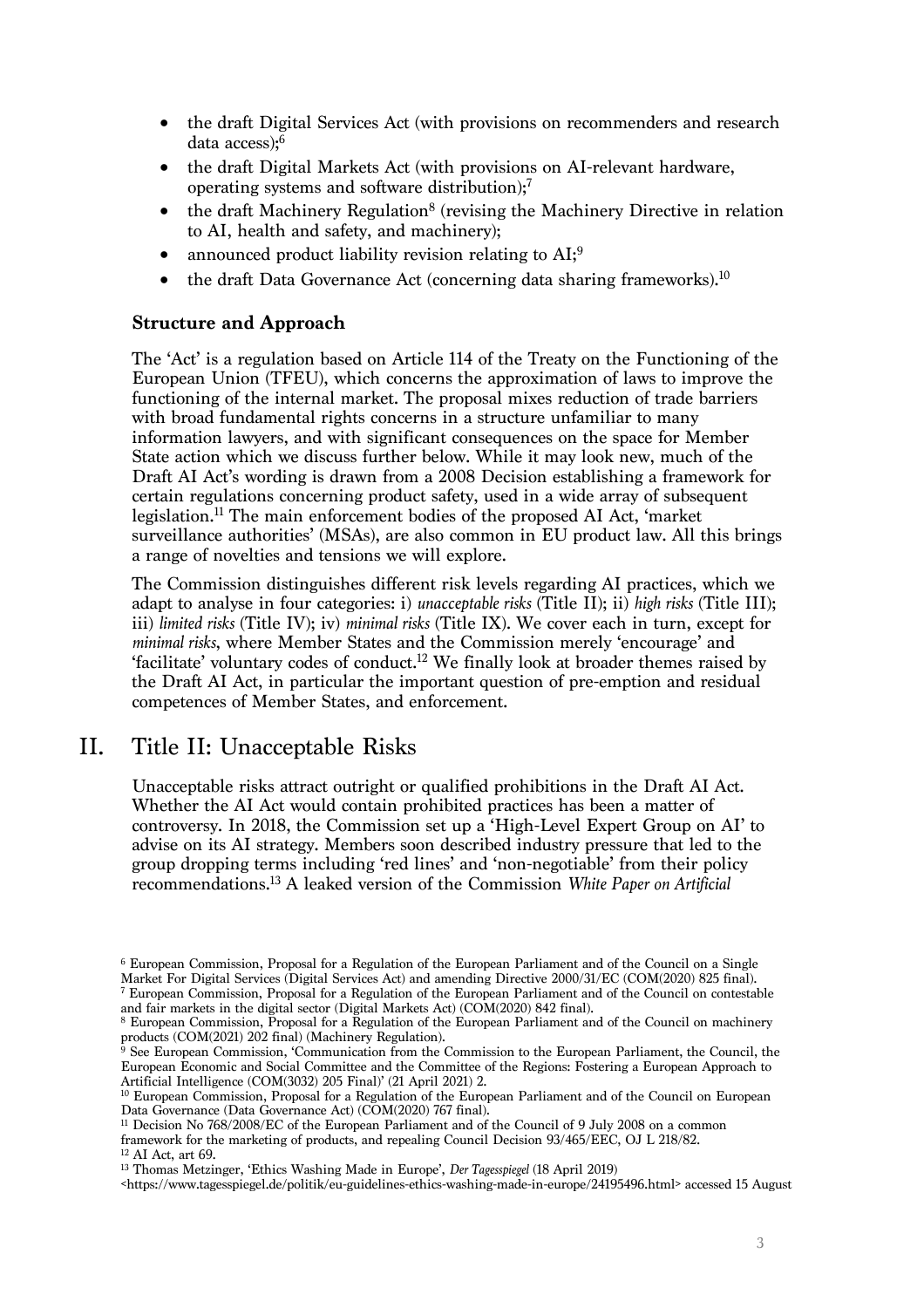*Intelligence* contained a moratorium on facial recognition, controversially later expunged from the final version. 14

The Commission's proposal contains four prohibited categories, three prohibited in their entirety (two on manipulation, one on social scoring); and the last, 'real-time' and 'remote' biometric identification systems prohibited except for specific law enforcement purposes if accompanied by an independent authorisation regime.

# **Manipulative Systems**

Two prohibited practices claim to regulate manipulation.<sup>15</sup>

- (a) the placing on the market, putting into service or use of an AI system that deploys subliminal techniques beyond a person's consciousness in order to materially distort a person's behaviour in a manner that causes or is likely to cause that person or another person physical or psychological harm;
- (b) the placing on the market, putting into service or use of an AI system that exploits any of the vulnerabilities of a specific group of persons due to their age, physical or mental disability, in order to materially distort the behaviour of a person pertaining to that group in a manner that causes or is likely to cause that person or another person physical or psychological harm; (emphases added)

In briefings on the prohibitions, the Commission has presented an example for each. They border on the fantastical. A cross-over episode of *Black Mirror* and the Working Time Directive exemplifies the first: '[a]n inaudible sound [played] in truck drivers' cabins to push them to drive longer than healthy and safe [where] AI is used to find the frequency maximising this effect on drivers'. The second is a '[a] doll with integrated voice assistant [which] encourages a minor to engage in progressively dangerous behavior or challenges in the guise of a fun or cool game<sup>''</sup>.<sup>16</sup>

These provisions jar with a common understanding of manipulation. Manipulation can be understood through four necessary, cumulative conditions: the manipulator wants to *intentionally* but *covertly* make use of another's decision-making to *further their own ends* through exploiting some *vulnerability* (understood broadly).17 The Draft AI Act's provisions echo some of these conditions. The Draft AI Act requires *intent* ('in order to'). It is limited to certain *vulnerabilities*, either caused by 'age, physical and mental disability' or exposed through 'subliminal techniques'. If reliant on subliminal techniques, they must be *covert* ('beyond a person's consciousness'). However, a final trigger is not whether a would-be manipulator's own ends are furthered, but instead on whether the activity 'causes or is likely to cause that person or another person physical or psychological harm'. This heavily limits the provision's scope.

#### *The Harm Requirement*

Manipulative AI systems appear permitted insofar as they are unlikely to cause an individual (not a collective) 'harm'. This harm requirement entails a range of

<sup>16</sup> See, from DG CONNECT, Gabriele Mazzini, 'A European Strategy for Artificial Intelligence' (*2nd ELLIS Workshop in Human-Centric Machine Learning (YouTube recording)*, 10 May 2021) <https://youtu.be/OZtuVKWqhl0?t=10346> accessed 22 June 2021, at 2:52:26 *et seq*.

<sup>17</sup> Marijn Sax, 'Between Empowerment and Manipulation: The Ethics and Regulation of For-Profit Health Apps' (PhD Thesis, Univeristeit van Amsterdam (UvA) 2021) 110–12.

<sup>2019.</sup> Two-thirds of HLEG-AI members were industry representatives. See generally Michael Veale, 'A Critical Take on the Policy Recommendations of the EU High-Level Expert Group on Artificial Intelligence' [2020] European Journal of Risk Regulation.

<sup>14</sup> Access Now, 'Europe's Approach to Artificial Intelligence: How AI Strategy is Evolving' (December 2020) 24–25 <https://perma.cc/X3JM-2M6A>.

<sup>&</sup>lt;sup>15</sup> AI Act, arts 5(1)(a–b); described as manipulation in recital 15; pages 12–13.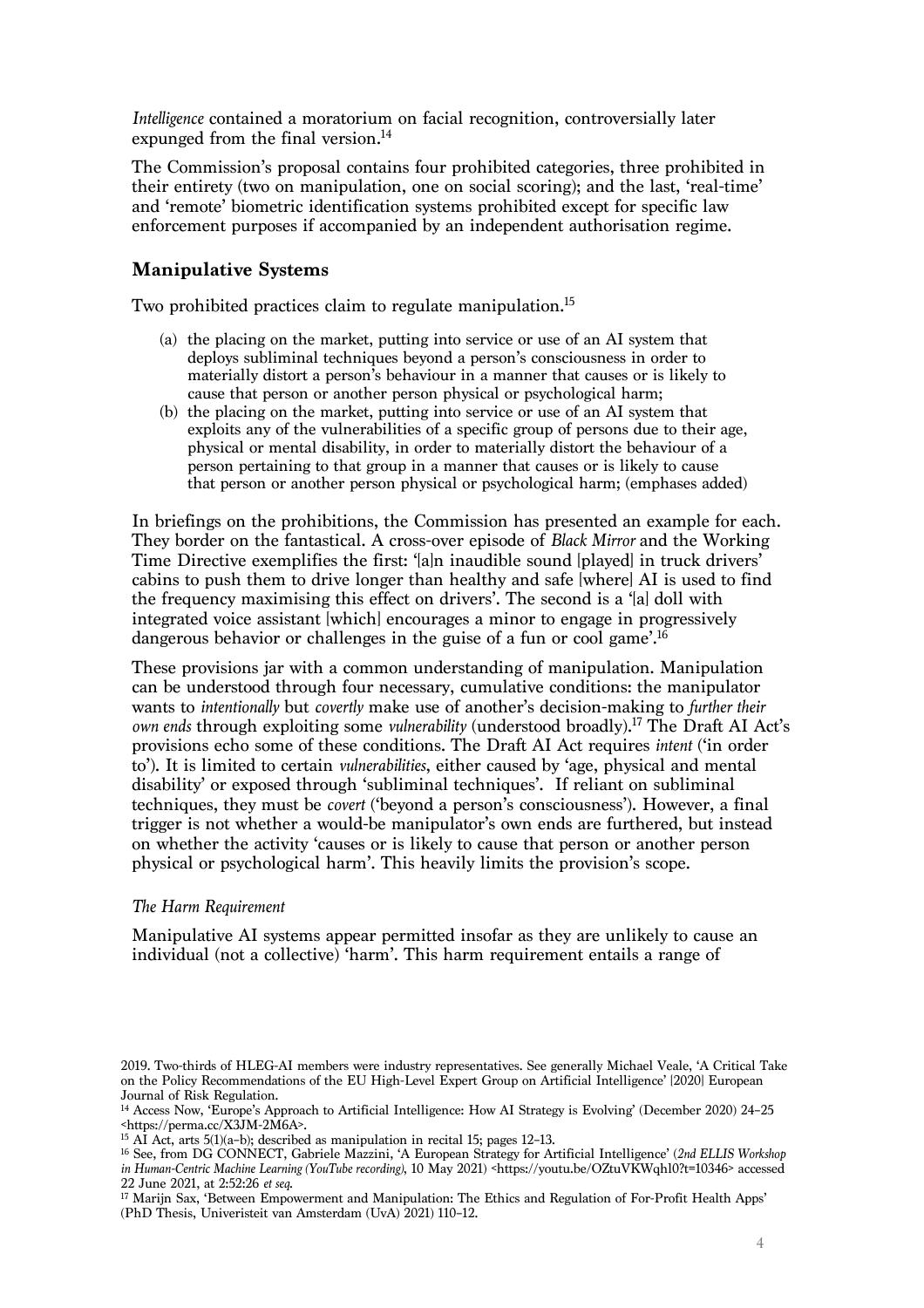problematic loopholes. A cynic might feel the Commission is more interested in prohibitions' rhetorical value than practical effect.

In real life, harm can accumulate without a single event tripping a threshold of seriousness, leaving it difficult to prove. <sup>18</sup> These 'cumulative' harms are reinforced over time by their impact on individuals' environments, with hyperpersonalisation, engagement and 'dwell' metrics and impact on children often called out in this regard.19 Indeed, manipulation in other fields of law leaves the Draft AI Act already looking dated. Law in intimate partner violence increasingly considers underlying dynamics rather than one-off events. <sup>20</sup> Moreover, the Draft AI Act explicitly excludes systems where distortion or harm arises from dynamics of the user-base entwined with an AI system, <sup>21</sup> excluding salient areas such as discriminatory ratings or recommendations on dating apps and online markets.<sup>22</sup>

Furthermore, an AI system may classify people (e.g. emotionally), while a *separate* downstream actor uses that classification harmfully. <sup>23</sup> How and to whom should the Draft AI Act's prohibition apply? Upstream classification with both useful and harmful potency is a difficult-to-govern 'dual use' artefact familiar in technology policy. <sup>24</sup> Yet digital intermediaries frequently benefit from a mix of illegal and legal activity, for example in advertising or copyright. <sup>25</sup> The Draft AI Act does not rise to this challenge.

#### *Comparison to Existing Union Law*

Even where these prohibitions apply, they add little to existing EU law. Both resemble the Unfair Commercial Practices Directive, which prohibits commercial practices if they 'materially [distort] or [are] likely to materially distort the economic behaviour with regard to the product of the average consumer [..] or of the average member of the group'. <sup>26</sup> In that Directive, the latter condition is triggered if a vulnerability on the basis of 'physical infirmity, age or credulity' is foreseeable. 27 Commercial practices are broad, including advertising, communications and other 'acts' relating to goods or services.

<sup>21</sup> AI Act, recital 16 ('intention may not be presumed if the distortion of human behaviour results from factors external to the AI system which are outside of the control of the provider or the user').

<sup>24</sup> See John Forge, 'A Note on the Definition of "Dual Use"' (2010) 16 Sci Eng Ethics 111.

<sup>18</sup> See e.g. Oscar H Gandy, *Coming to Terms with Chance: Engaging Rational Discrimination and Cumulative Disadvantage* (Routledge 2009).

<sup>&</sup>lt;sup>19</sup> See generally Nick Seaver, 'Captivating Algorithms: Recommender Systems as Traps' (2019) 24 Journal of Material Culture 421. Harms are identified especially in relation to children, see e.g. Beeban Kidron and others, 'The Cost of Persuasive Design' (*5 Rights Foundation*, June 2018) <https://5rightsfoundation.com/uploads/5rights-disruptedchildhood-digital-version.pdf>.

<sup>&</sup>lt;sup>20</sup> See generally Evan Stark and Marianne Hester, 'Coercive Control: Update and Review' (2019) 25 Violence Against Women 81 (on how the concept of *coercive control* entered English law due to how 'discrete, injurious assaults [were] too narrow to capture [patterns] of coercion').

<sup>&</sup>lt;sup>22</sup> Jevan A Hutson and others, 'Debiasing Desire: Addressing Bias & Discrimination on Intimate Platforms' (2018) 2 Proc ACM Hum-Comput Interact 73:1; Karen Levy and Solon Barocas, 'Designing against Discrimination in Online Markets' (2017) 32 Berkeley Tech LJ 1183.

<sup>23</sup> See, on multi-stage profiling, Reuben Binns and Michael Veale, 'Is That Your Final Decision? Multi-Stage Profiling, Selective Effects and Article 22 of the GDPR' (Presented at PLSC-EU 2019, on file with authors 2021). Classification itself may be considered a form of harm (of representation), but there is little legal protection around this. See Reuben Binns, 'Fairness in Machine Learning: Lessons from Political Philosophy' (2018) Conference on Fairness, Accountability and Transparency (FAT\* 2018), 8.

<sup>25</sup> See e.g. coordinating intermediaries in real-time bidding, Michael Veale and Frederik Zuiderveen Borgesius, 'Adtech and Real-Time Bidding under European Data Protection Law' [2021] German Law Journal; Cristiana Santos and others, 'Consent Management Platforms Under the GDPR: Processors and/or Controllers?' in *Privacy Technologies and Policy* (Cham, Nils Gruschka and others eds, Springer International Publishing 2021).

<sup>&</sup>lt;sup>26</sup> Directive 2005/29/EC of the European Parliament and of the Council of 11 May 2005 concerning unfair businessto-consumer commercial practices in the internal market and amending Council Directive 84/450/EEC, Directives 97/7/EC, 98/27/EC and 2002/65/EC of the European Parliament and of the Council and Regulation (EC) No 2006/2004 of the European Parliament and of the Council ('Unfair Commercial Practices Directive'), OJ L 149/22, art 5.

 $27$  ibid, art 5.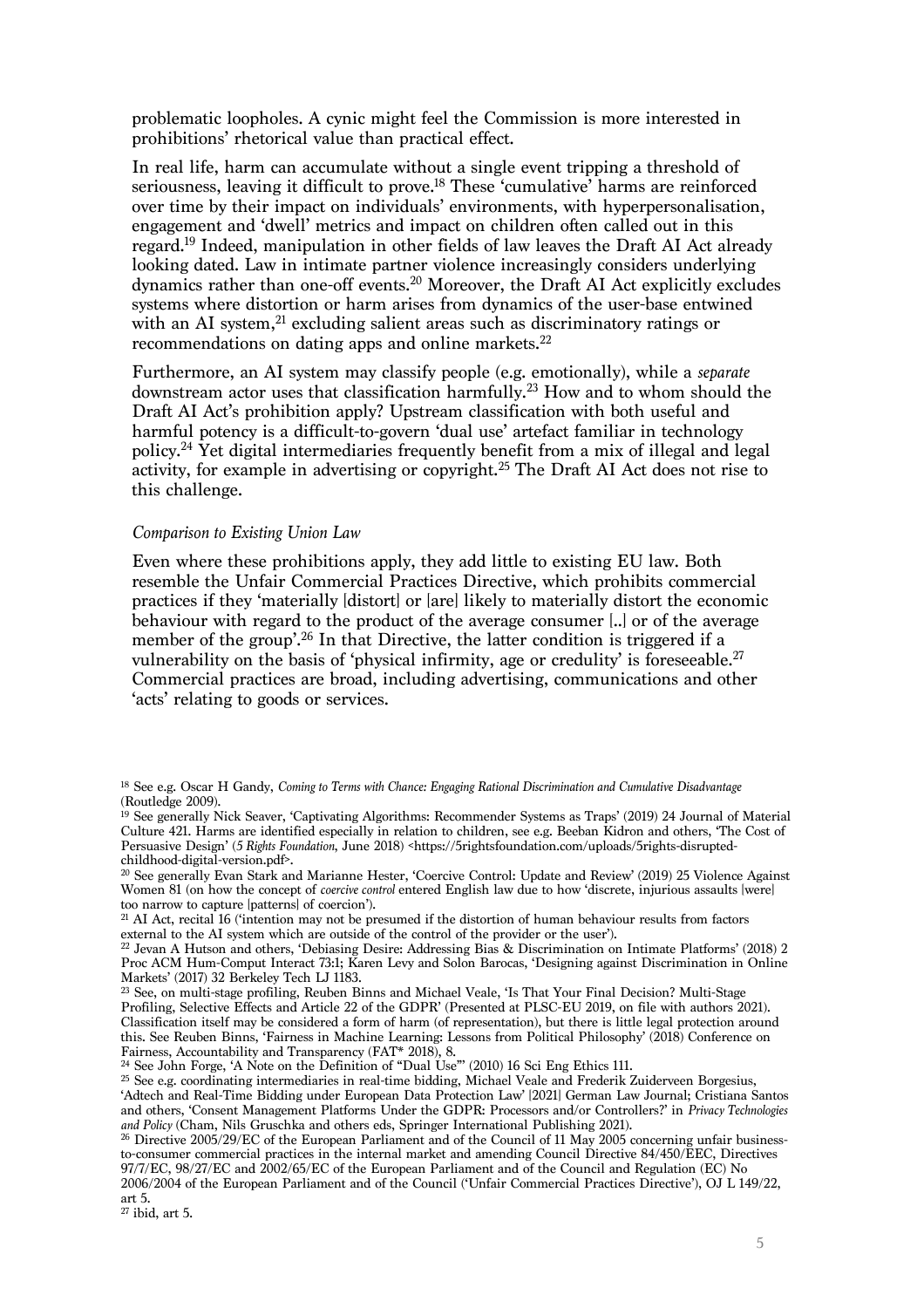The importance of the Draft AI Act's expansion beyond the Unfair Commercial Practices Directive to *non-economic* decision-making<sup>28</sup> is limited by the Draft AI Act's harm requirements. Legislators may wish to note that workable alternatives exist to harm tests in information law, such as 'reasonable person' requirements creating flexible red lines, which may strike a fairer balance in these complex situations.<sup>29</sup>

#### *Ineffectiveness*

Lastly, unlike the Unfair Commercial Practices Directive which focusses on use, the Draft AI Act also prohibits the *sale* of in-scope manipulative systems, e.g. to oppressive regimes. Yet vendors can attempt to dodge this requirement by selling general purpose AI systems which can be (re)configured by a user. The recitals indicate that the manipulation provisions relate to systems '*intended* to distort human behaviour' [emphasis added]. <sup>30</sup> Few vendors would admit to such intention. Disguising the 'true' market for digital products is already common practice — consider stalkerware disguised as child trackers. <sup>31</sup> Reconfiguration (or to use the industry term, 'democratisation') of AI is a significant trend, typified by *AI-as-a-service*. 32

In sum, the prohibitions concerning manipulative AI systems may have little practical impact.

# **Social Scoring**

The second grouping of prohibitions relate to concerns about so-called 'social scoring'. The Draft AI Act prohibits the sale or use of AI systems i) used by or on behalf of public authorities, ii) to generate 'trustworthiness' scores and which ii) lead to either unjustified or disproportionate treatment of individuals or groups, or detrimental treatment which, while justifiable and proportionate, occurs in an unrelated 'context' from the input data.

Trustworthiness is not defined in the Draft AI Act, but can be understood as a combination of attributes that indicate that an entity will not betray another due to bad faith such as misaligned incentives, lack of care, disregard for promise-keeping (*commitment*) or through ineptitude at a task (*competence*). <sup>33</sup> Understood in this way, many scoring practices are in-scope. 34

<sup>30</sup> AI Act, recital 16. Intention gets three mentions in this recital alone.

<sup>&</sup>lt;sup>28</sup> The limits of the UCPD to transactional decisions relate to its the desire to have both a harmonised yet openended definition of fairness, which would not be a mechanism for the Member States with a history of moral standards in consumer law to reintroduce them through creative interpretation and create barriers to European trade. See generally Hans-Wolfgang Micklitz, 'Unfair Commercial Practices and Misleading Advertising' in Hans-Wolfgang Micklitz and others (eds), *Understanding EU Consumer Law* (Intersentia 2009).

<sup>29</sup> For example, in Canada the federal private sector privacy law PIPEDA utilises flexible red lines. It stipulates that an 'organization may collect, use or disclose personal information only for purposes that a reasonable person would consider are appropriate in the circumstances' — a provision the regulator describes as establishing 'no-go zones'. See Personal Information Protection and Electronic Documents Act 2000 (Canada) s 5(3).

<sup>31</sup> Diarmaid Harkin and others, 'The Commodification of Mobile Phone Surveillance: An Analysis of the Consumer Spyware Industry' (2020) 16 Crime, Media, Culture 33.

<sup>&</sup>lt;sup>32</sup> Jennifer Cobbe and Jatinder Singh, 'Artificial Intelligence as a Service: Legal Responsibilities, Liabilities, and Policy Challenges' (*Preprint available on SSRN*, 4 December 2021) <https://ssrn.com/abstract=3824736> accessed 7 June 2021. The industry preferred term 'democratisation' is discussed in Sudhir Hasbe and Ryan Lippert,

<sup>&#</sup>x27;Democratization of Machine Learning and Artificial Intelligence with Google Cloud' (*Google Cloud Blog*, 16 November 2020) <https://perma.cc/DL86-RJW3> accessed 4 May 2021.

<sup>33</sup> Margaret Levi and Laura Stoker, 'Political Trust and Trustworthiness' (2000) 3 Annual Review of Political Science 475.

<sup>&</sup>lt;sup>34</sup> This structure differs from the HLEG-AI's initial recommendation in this area, to prohibit 'mass scale scoring' assessing 'moral personality' or 'ethical integrity'. See High-Level Expert Group on Artificial Intelligence, 'Ethics Guidelines for Trustworthy AI' (April 2019) 34; High-Level Expert Group on Artificial Intelligence, 'Policy and Investment Recommendations for Trustworthy AI' (26 June 2019) 20.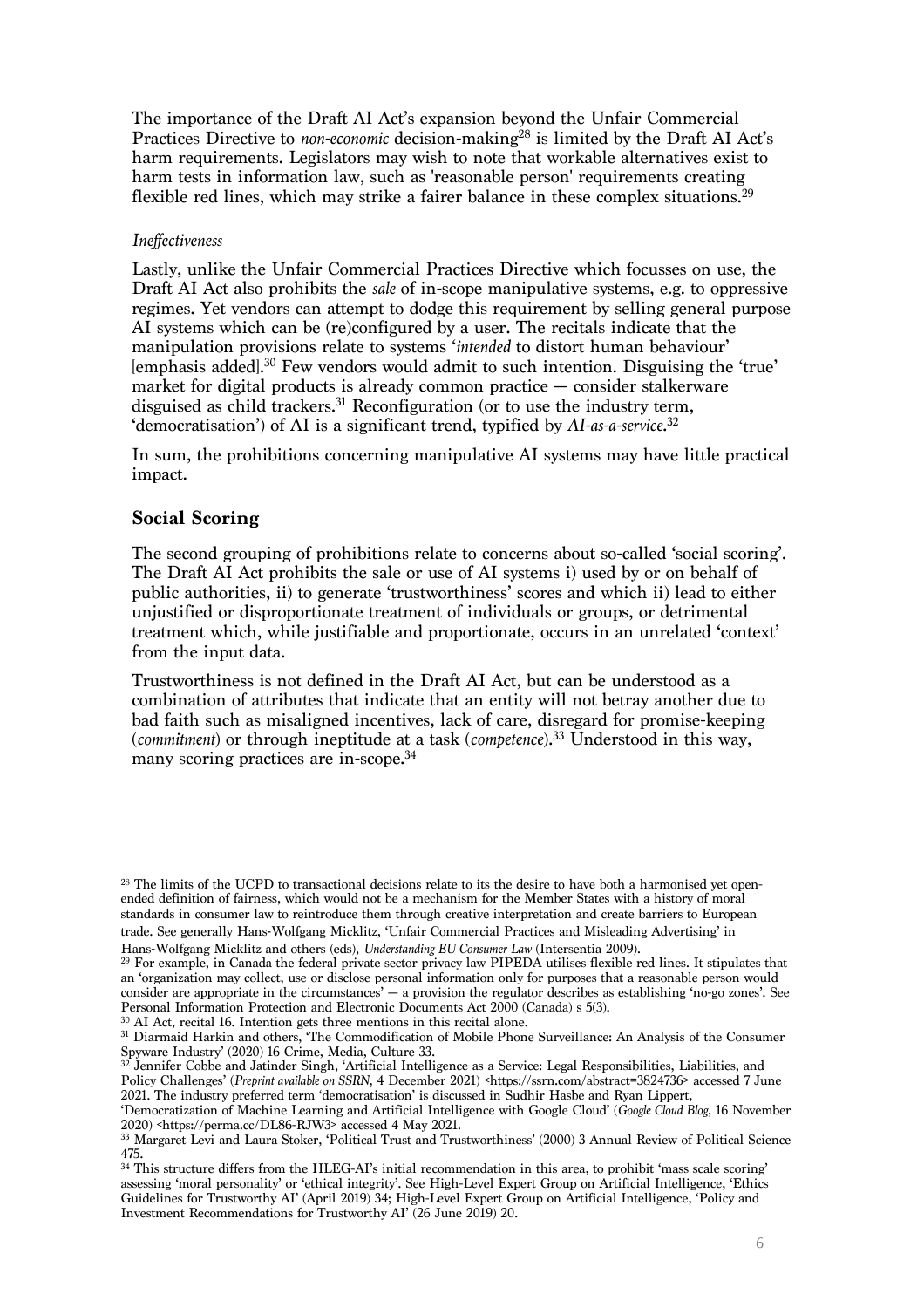#### *Scope of Same Context*

This 'same-context' exemption in ii) appears designed to keep reputation systems out of scope, and recalls theoretical work in privacy, including *contextual integrity*. <sup>35</sup> Yet the exemption will be difficult to operationalise.

It is unclear whether the citizen scoring characterising the 'datafied welfare state', commonly built with broad private sector datasets augmenting administrative data, will be in-scope. <sup>36</sup> If context is viewed narrowly, scoring can only relate to input data concerning interactions with a public authorities. A wider view however might consider credit card records and welfare support as the same context, as both involve financial flows. The Commission anticipates that a system which 'identifies at-risk children in need of social care' would be out of context if 'based on insignificant or irrelevant social 'misbehaviour' of parents, e.g. missing a doctor's appointment or divorce'.37 The 'European Artificial Intelligence Board' may end up with the job of clarifying, but its guidance is only advisory.38

Public employment may also be impacted. Automated 'social media background checks' to score online lives seemingly concern both *competence* and *commitment* aspects of trustworthiness.39 Where such systems risk detrimental outcomes, such checks would likely be prohibited due to a contextual disconnect. A public sector body using a 'trustworthiness'–related ranking of freelancers provided to all by *LinkedIn* creates a further set of questions. Would LinkedIn also be liable for providing such a service to the public sector?

## *Allocation of Responsibility*

What counts as an AI system 'leading to' an outcome is also unclear. Vendors will disavow negative outcomes and blame them on their users. Users (who are the authorities, rather than the citizens<sup>40</sup>) will claim that scoring was never a fully determinative factor. The result appears to be no entity clearly liable at all.

The logic behind restricting this prohibition to the public sector remains unclear. Socalled AI firms control crucial infrastructures, such as delivery, telecommunications or transport. Exclusion can bring individuals grave socioeconomic consequences similar to the exclusion of state-provided services. <sup>41</sup> As with manipulation, the EU legislator has some work to do to make this provision clearly applicable to anything.

# **Biometric Systems**

The Draft AI Act bans some *uses* of 'real-time' biometric systems in publicly accessible spaces by law enforcement. An example of such a system would be a large-scale CCTV network coupled with facial recognition software. Law enforcement use of biometric

<sup>38</sup> AI Act, art 58(c).

<sup>&</sup>lt;sup>35</sup> See generally Helen Nissenbaum, *Privacy in Context: Technology, Policy, and the Integrity of Social Life* (Stanford University Press 2010).

<sup>36</sup> For example, the Mosaic dataset of Experian, a consumer credit reporting company, encompasses a 'broad and accurate range of demographic, socio-economic and behavioural characteristics on each adult and household. See Lina Dencik and others, 'Data Scores as Governance: Investigating Uses of Citizen Scoring in Public Services' (*Data Justice Lab, Cardiff University*, 2018) 92–93 <https://perma.cc/39CY-H8L7> accessed 21 August 2020; see generally across the EU, Algorithm Watch, 'Automating Society Report 2020' (October 2020)

<sup>&</sup>lt;https://automatingsociety.algorithmwatch.org> accessed 20 June 2021.

<sup>&</sup>lt;sup>37</sup> See, from DG CONNECT, Mazzini (n 16).

<sup>39</sup> Miranda Bogen and Aaron Rieke, *Help Wanted - An Exploration of Hiring Algorithms, Equity and Bias* (Upturn 2018) 38– 39.

<sup>40</sup> AI Act, art 3(4).

<sup>41</sup> K Sabeel Rahman, 'The New Utilities: Private Power, Social Infrastructure, and the Revival of the Public Utility Concept' (2017–18) 39 Cardozo L Rev 1621.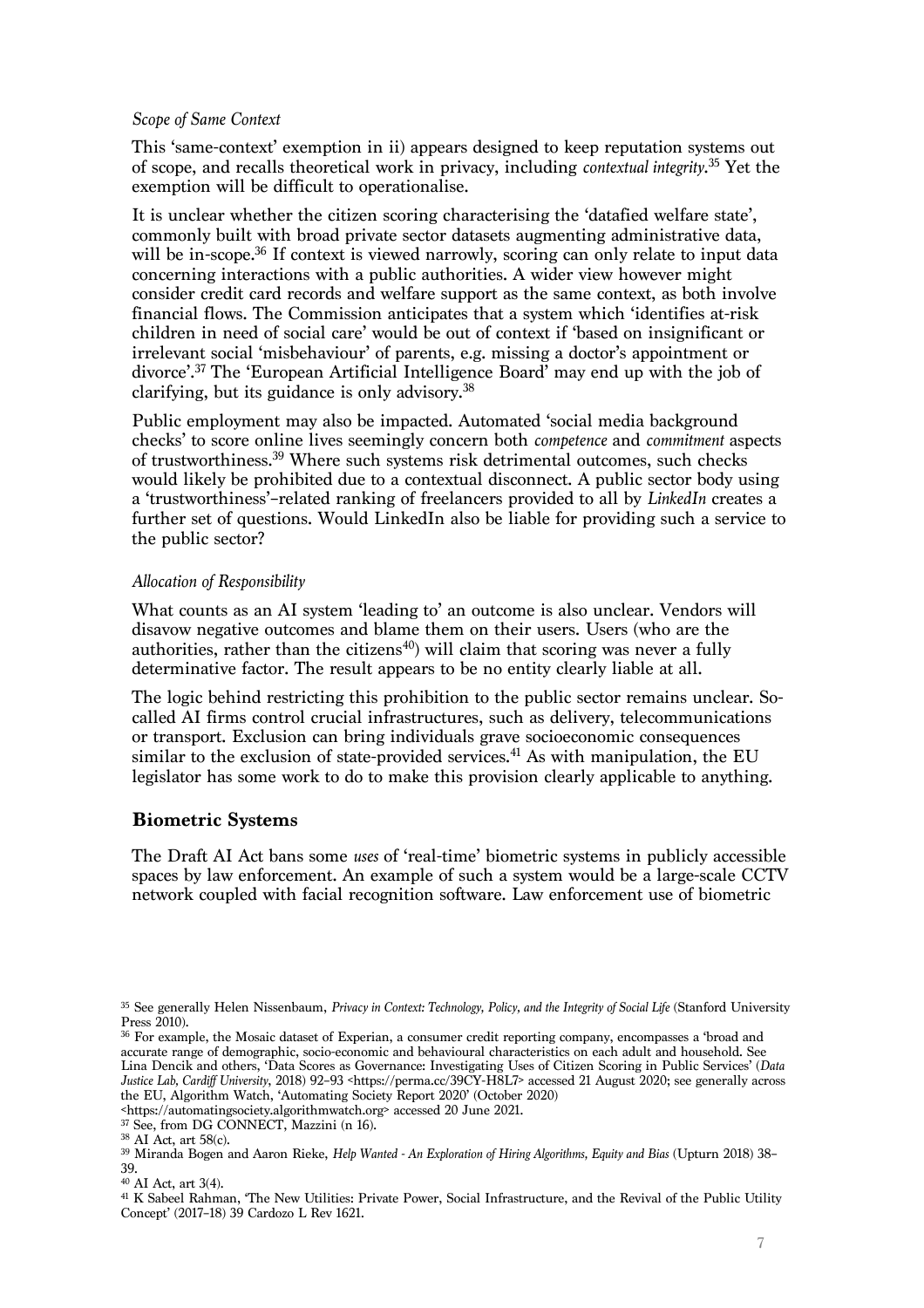identification is regulated in the Law Enforcement Directive, <sup>42</sup> which is the GDPRtype instrument for the police and similar.<sup>43</sup> Systems such as facial recognition have been easier to authorise for law enforcement purposes than other uses, such as that for a company's interest, which typically fall under the GDPR. The proposed strengthening would make the AI Act *lex specialis* to the Law Enforcement Directive, with this provision based upon TFEU Article 16 rather than 114 as the rest of the Draft AI Act is. 44

The Draft AI Act enables Member States to authorise certain uses that fall within an exhaustive list of exceptions if accompanied by certain safeguards. Roughly summarised, the exemptions are:

- a 'targeted search for specific potential victims of crime, including missing children';
- the 'prevention of a specific, substantial and imminent threat to the life or physical safety of natural persons or of a terrorist attack'; and
- the 'detection, localisation, identification or prosecution' of a perpetrator or suspect of a crime with a maximum sentence of at least 3 years that would allow for the issuing of a European Arrest Warrant.

#### *Three Shortcomings*

We can observe, firstly, that unlike the above prohibitions, this provision would allow such biometric systems to be 'placed on the market', meaning EU vendors can sell biometric systems which would be illegal to use in the EU to oppressive regimes in third countries. <sup>45</sup> Examples of such practices are the French firm Idemia/Morpho selling facial recognition to the Shanghai Public Security Bureau, or the Dutch firm Noldus selling facial expression analysis tool 'FaceReader' to the Chinese Ministry of Public Security. 46

Secondly, only 'real-time' systems that capture, compare, and identify 'instantaneously, near-instantaneously or in any event without a significant delay' are prohibited. This excludes 'post' systems which, for example, biometrically analyse footage after an event, for example to identify individuals at protests after-the-fact, <sup>47</sup> and systems that

<sup>42</sup> Directive (EU) 2016/680 of the European Parliament and of the Council of 27 April 2016 on the protection of natural persons with regard to the processing of personal data by competent authorities for the purposes of the prevention, investigation, detection or prosecution of criminal offences or the execution of criminal penalties, and on the free movement of such data, and repealing Council Framework Decision 2008/977/JHA, OJ L 119/89 ('Law Enforcement Directive').

<sup>&</sup>lt;sup>43</sup> Regulation (EU) 2016/679 of the European Parliament and of the Council of 27 April 2016 on the protection of natural persons with regard to the processing of personal data and on the free movement of such data, and repealing Directive 95/46/EC (General Data Protection Regulation) OJ L 119/1.

<sup>44</sup> AI Act, recital 23; see further Theodore Christakis and Mathias Becuywe, 'Pre-Market Requirements, Prior Authorisation and Lex Specialis: Novelties and Logic in the Facial Recognition-Related Provisions of the Draft AI Regulation' (*European Law Blog*, 5 April 2021) <https://europeanlawblog.eu/2021/05/04/pre-market-requirements-priorauthorisation-and-lex-specialis-novelties-and-logic-in-the-facial-recognition-related-provisions-of-the-draft-airegulation/> accessed 6 May 2021. National courts have not interpreted the LED as prohibiting facial recognition in its entirety, see e.g. *R (on the Application of Bridges) v South Wales Police* [2020] EWCA Civ 1058 (a case relating to pre-Brexit facts).

<sup>45</sup> Some of these sales may be regulated or require transparency or authorisation under Regulation (EU) 2021/821 of the European Parliament and of the Council of 20 May 2021 setting up a Union regime for the control of exports, brokering, technical assistance, transit and transfer of dual-use items (recast), OJ L 206/1 ('Dual Use Regulation'); which has been criticised by civil society groups in relation to a lack of prohibitions, see Access Now and others, 'New EU Dual Use Regulation Agreement "a Missed Opportunity"' (25 March 2021) <https://perma.cc/P49G-P3ZR> accessed 21 June 2021.

<sup>46</sup> Amnesty International, 'Out of Control: Failing EU Laws for Digital Surveillance Export' (September 2020) <https://perma.cc/2GU5-84ZT> accessed 21 June 2021.

<sup>47</sup> See further European Data Protection Board and European Data Protection Supervisor, 'Joint Opinion 5/2021 on the Proposal for a Regulation of the European Parliament and of the Council Laying down Harmonised Rules on Artificial Intelligence (Artificial Intelligence Act)' (18 June 2021) para 31.These are however included in the Title III regime, discussed below.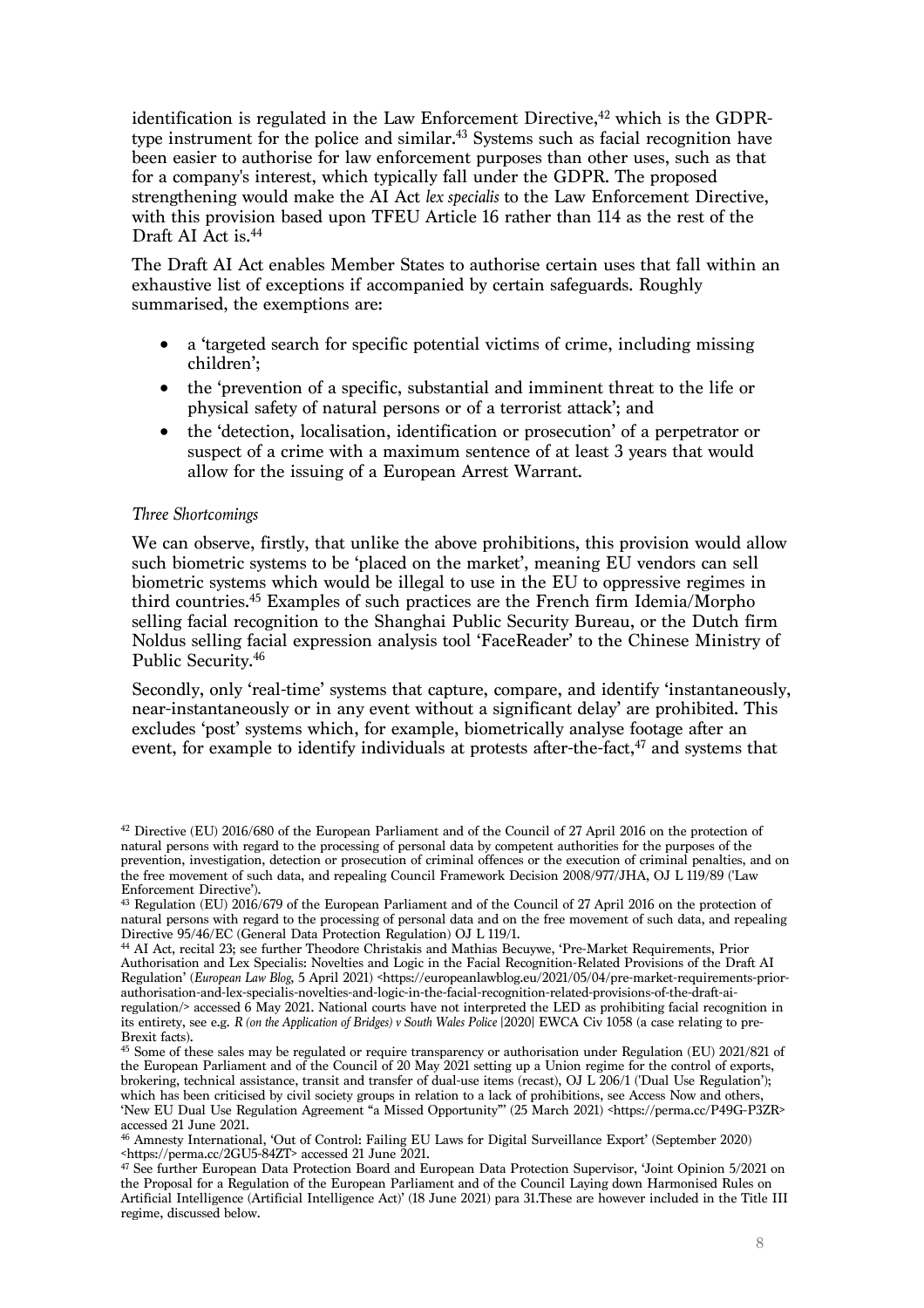categorise individuals biometrically. <sup>48</sup> As online spaces are also out-of-scope, live biometric identification on e.g. video streams is also excluded.<sup>49</sup>

Thirdly, the prohibition does not ban actors from using remote biometric identification for non–law enforcement purposes, such as crowd control or public health. These uses typically fall under the GDPR. Roughly summarised, in the absence of a proportionate Member State law authorising such biometrics, the GDPR places a requirement of high-quality, individual consent for each scanned person which is effectively impossible to fulfil. $^{50}$ 

# **Need for Pre-Authorisation of "Individual Use"**

This provision also introduces pre-authorisation familiar from state surveillance law. Competent authorities' 'individual use' of a biometric system must be pre-authorised by a judicial authority or independent administrative authority (or in an emergency, shortly afterwards). <sup>51</sup> Analogous CJEU case-law regarding data retention indicates authorising bodies must have a 'neutral stance', notably excluding public prosecutors. <sup>52</sup> The Draft AI Act also requires the decision of this body to be final, whereas in some Member States the executive can ignore similar bodies.<sup>53</sup>

What constitutes an 'individual use' to be authorised is unclear. In signals intelligence, controversial warrants can be *thematic*, relating to broad organisations, places or purposes.54 In the Draft AI Act, it is unclear if 'individual' could be an individual *purpose*, e.g. authorising biometrics relating to all those on a missing children list or subject to a European Arrest Warrant. As the Draft AI Act does not explicitly require transparency over the number and type of authorisations issued, public scrutiny may be challenging. 55

Either way, any authorisation of biometrics necessitates installing re-purposable infrastructure. Many already argue the Draft AI Act legitimises rather than prohibits population-scale surveillance. The European Data Protection Board (EDPB) and the European Data Protection Supervisor (EDPS) 'call for a general ban on any use of AI for an automated recognition of human features in publicly accessible spaces [..] in any context'. <sup>56</sup> Many NGOs have come out similarly. 57

<sup>48</sup> Categorisation systems fall under Title IV and have weak transparency requirements, but even these have law enforcement exceptions. They could be generically added to Title III (Annex II) under delegated legislation, as the area includes biometric categorisation; regarding law enforcement it may fall under Annex II, paras 6(f–g). 49 AI Act, recital 9.

<sup>&</sup>lt;sup>50</sup> These are the most relevant conditions in GDPR, art 9; others may apply but only in extremely unusual situations. See generally European Data Protection Board, 'Guidelines 3/2019 on Processing of Personal Data through Video Devices (Version 2.0)' (*EDPB*, 29 January 2020) <https://edpb.europa.eu/our-work-tools/ourdocuments/guidelines/guidelines-32019-processing-personal-data-through-video\_en> accessed 6 May 2021.

<sup>51</sup> Such a system resembles national intelligence structures and the role of, for example, the *Toetsingscommissie Inzet Bevoegdheden* in the Netherlands, or the Investigatory Powers Commissioner in the United Kingdom.

<sup>52</sup> Case C-746/18 *HK v Prokuratuur* ECLI:EU:C:2021:152 [54]. The French *parquet* is an example of a body that currently authorises such surveillance but may not be allowed to in these cases.

<sup>53</sup> Such as the French *Commission Nationale de Contrôle des Techniques de Renseignement*, which can express disapproval but not overrule the Prime Minister.

<sup>&</sup>lt;sup>54</sup> See e.g. those avowed by the UK in the atmosphere of post-Snowden scrutiny at Intelligence and Security Committee of Parliament, *Privacy and Security: A Modern and Transparent Legal Framework* (2015) 111.

 $55$  As required, for example, by the UK's Investigatory Powers Act 2016, s  $234(2)(d)$ . Transparency of surveillance regimes differ across countries, see e.g. in the Dutch context Quirine Eijkman and others, 'Dutch National Security Reform Under Review: Sufficient Checks and Balances in the Intelligence and Security Services Act 2017?' (*IViR, University of Amsterdam*, March 2018) 40–41 <https://perma.cc/LJ4Y-ZQRQ> accessed 21 June 2021.

<sup>56</sup> European Data Protection Board and European Data Protection Supervisor (n 47).

<sup>57</sup> For example, over 60 NGOs are running a campaign 'Reclaim Your Face' at https://reclaimyourface.eu/.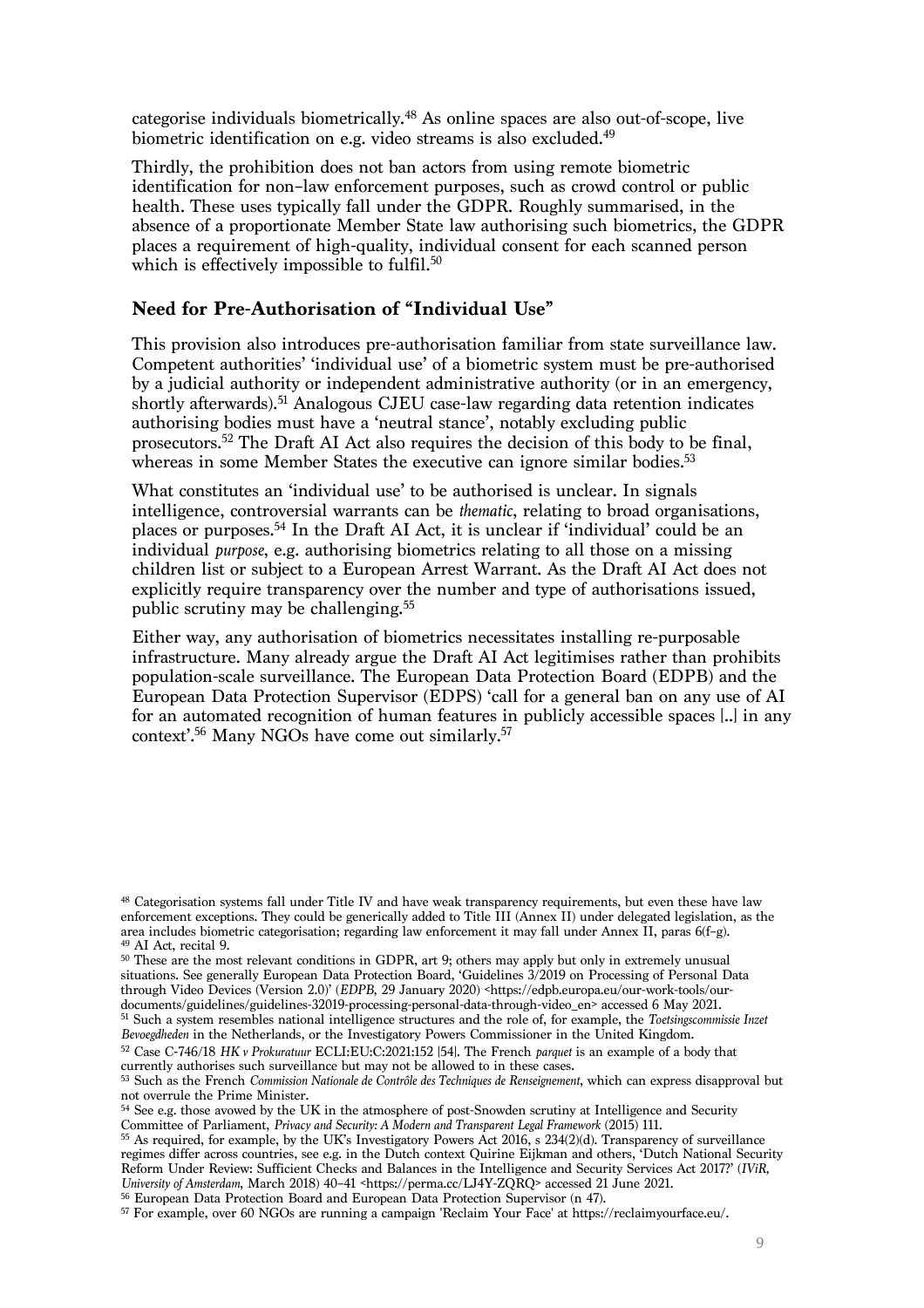# III. Title III Regime: High-Risk Systems

The Title III regime governs AI system that pose 'high-risk' to 'health, safety and fundamental rights<sup>'58</sup> in number of defined applications, products and sectors. The regime is based on and entwined with the *New Legislative Framework* (NLF) (the *New Approach* when introduced in 1985), a common EU approach to the regulation of certain products such as lifts, medical devices, personal protective equipment and toys.<sup>59</sup>

## **Scope**

While the Draft AI Act as a whole applies to all 'AI systems', Title III, on high-risk AI systems, only applies to two sub-categories of AI systems:

Firstly, AI systems that are products or safety components (broadly construed) of products already covered by certain Union health and safety harmonisation legislation (such as toys, machinery, lifts, or medical devices). 60

Secondly, 'standalone' AI systems specified in an annex for use in eight fixed areas:<sup>61</sup>

- biometric identification and categorisation (both 'remote', as in Title II above, and applied 'post' the event);
- management and operation of critical infrastructure;
- educational and vocational training;
- employment, worker management and access to self-employment;
- access to and enjoyment of essential services and benefits;
- law enforcement;
- migration, asylum and border management;
- administration of justice and democracy.

The Commission can, subject to Parliament or Council veto, add *sub-areas* within these areas if the application poses similar risk to an existing in-scope application, but cannot add new areas entirely. 62

# **The Draft AI Act in the Context of the New Legislative Framework (NLF)**

Under NLF regimes, a manufacturer must undertake pre-marketing controls undertaken to establish products' safety and performance, through *conformity assessment* to certain *essential requirements* laid out in law. Manufacturers then mark conforming products with 'CE'; marked products enjoy EU freedom of movement. The philosophy of the NLF is that '[t]he manufacturer, having detailed knowledge of the design and production process, is best placed to carry out the complete conformity assessment procedure. Conformity assessment should therefore remain the obligation of the manufacturer alone.'63 This distinguishes NLF regimes (including the Draft AI Act)

<sup>63</sup> Decision No 768/2008/EC of the European Parliament and of the Council of 9 July 2008 on a common framework for the marketing of products, and repealing Council Decision 93/465/EEC OJ L 218/82.

<sup>58</sup> AI Act, recital 43, art 7(2).

<sup>59</sup> Little is actually new about the NLF. See Harm Schepel, *The Constitution of Private Governance: Product Standards in the Regulation of Integrating Markets* (Hart 2005) 64 (stating '[t]he 'New Approach' will most likely stay 'new' forever, but was not so 'new' even when it was launched').

<sup>60</sup> See the list in AI Act, Annex II. Section A lists other 'New Approach' legislation; section B legislation is olderstyle product safety legislation (with a stronger role for public bodies and more detailed requirements in law) which are instead amended by Title XII to introduce new AI Act–related considerations for future delegated acts in those areas.

<sup>61</sup> AI Act, Annex III.

<sup>62</sup> AI Act, arts 7, 73.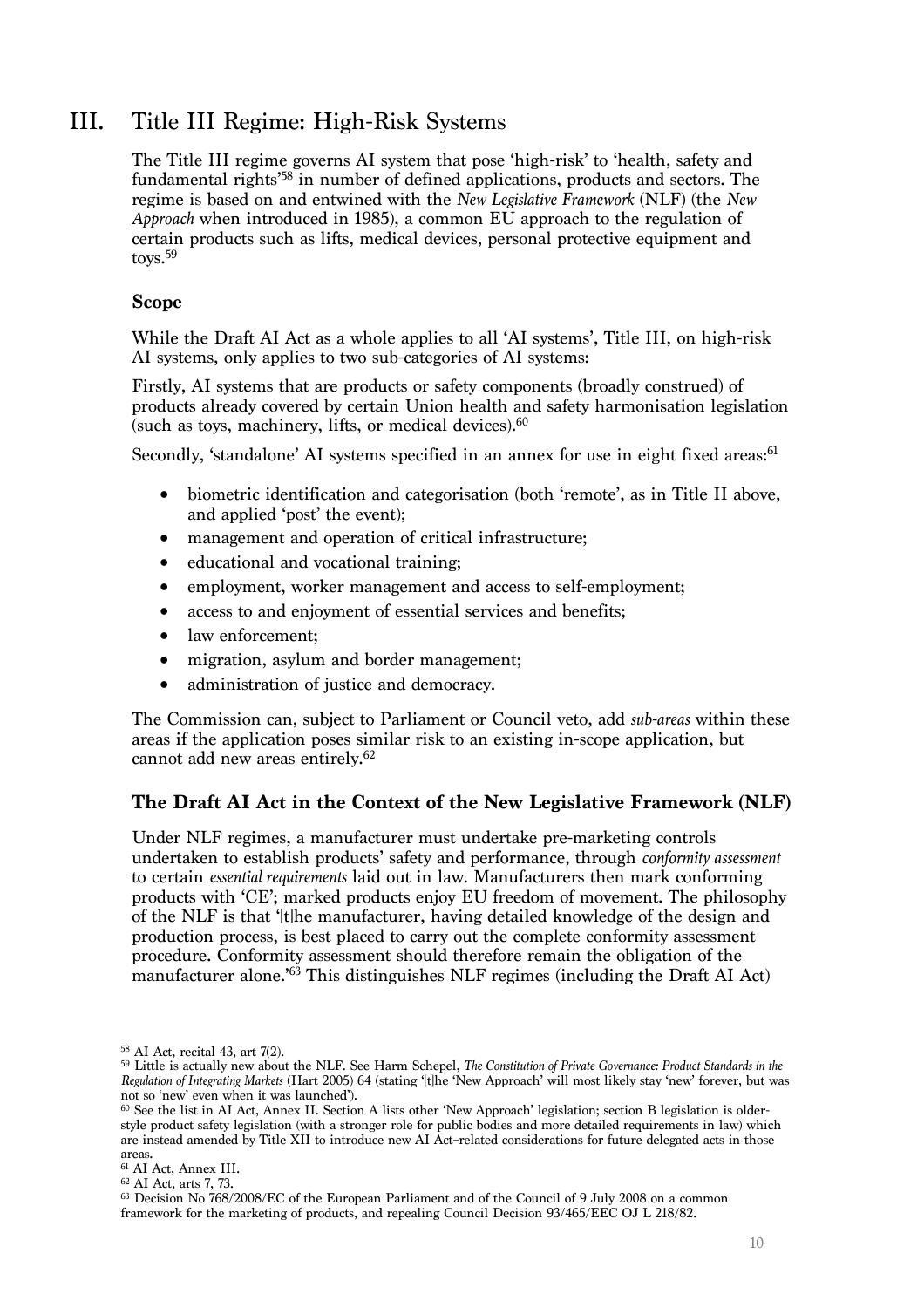from pharmaceutical regulation, where a public authority (e.g. the European Medicines Agency) carries out an assessment *themselves* before granting pre-marketing approval.64

# **Essential Requirements and Obligations**

The Act contains an extensive list of essential requirements (Chapter 2) which connects to obligations of regulated actors (Chapter 3). The vast majority of all obligations fall on the 'provider: in short, person or body that develops an AI system or that has an AI system developed with a view to placing it on the market or putting it into service under its own name or trademark.<sup>65</sup>

Providers of high–risk AI systems must create a *quality management system*, <sup>66</sup> a standardised practice already widely present in firms. <sup>67</sup> The Draft AI Act specifies what this entails, featuring a documented *risk management system* updated throughout the system's lifetime. 68

Datasets to train AI systems must meet *data quality criteria,* including in relation to relevance, representativeness, accuracy, completeness, and application-area specific properties. Despite some requirements seeming steep — datasets being 'free of errors and complete'<sup>69</sup>, which they often are far from<sup>70</sup>  $-$  datasets only need to meet these potentially steep requirements 'sufficiently' and 'in view of the intended purpose of the system'.71

Much attention has been paid to the potential for AI systems to facilitate indirect discrimination, in principle illegal under EU law.72 It is difficult to detect this potential unless providers know the relevant protected (and often sensitive) characteristics of affected individuals and communities. <sup>73</sup> However, the GDPR restricts the use of ethnicity data and similar sensitive data, with no specific EU-level exemption for bias detection.<sup>74</sup> The Draft AI Act provides such an exemption.<sup>75</sup> The exemption can only be used in relation to high-risk systems, and only by those systems' providers. This leaves non-high-risk providers unable to rely on it. <sup>76</sup> The

<sup>75</sup> AI Act, art 10(5). The exemption is based on strict necessity and subject to certain safeguards.

<sup>64</sup> Note however that the AI Act is unusual in proposing that for relevant biometric systems intended to be put into service by law enforcement, immigration or asylum authorities or EU institutions, conformity assessment does require a public body, who in practice will be a data protection authority, supervising agency of those authorities, or the EDPS. See AI Act, arts 43(1), 63(5).<br><sup>65</sup> AI Act, art 3(2).

<sup>&</sup>lt;sup>66</sup> AI Act, art 17.

<sup>&</sup>lt;sup>67</sup> The ISO 9000 series by far the best-known standard, with over 1m companies certified to ISO 9001 globally (36,000 in the IT sector), and iterative versions of the specialist implementation for software providers, now ISO/IEC/IEEE 90003:2018, available since 1997. See 2019 data obtained from International Organization for Standardization, 'ISO Survey' (no date) <https://www.iso.org/the-iso-survey.html> accessed 22 June 2021. <sup>68</sup> AI Act, art 9. For providers that do not train models (e.g. expert systems or re-configured, pre-trained models), appropriate equivalents apply.

 $69$  AI Act, art 10(3).

 $\frac{1}{20}$  Curtis G Northcutt and others, 'Pervasive Label Errors in Test Sets Destabilize Machine Learning Benchmarks' [2021] arXiv:210314749 [cs, stat].

<sup>71</sup> AI Act, recital 44.

<sup>72</sup> See, for an introduction to EU non-discrimination law applied to AI, Frederik Zuiderveen Borgesius, 'Price Discrimination, Algorithmic Decision-Making, and European Non-Discrimination Law' (2020) 31 European Business Law Review 401.

<sup>&</sup>lt;sup>73</sup> Michael Veale and Reuben Binns, 'Fairer Machine Learning in the Real World: Mitigating Discrimination without Collecting Sensitive Data' (2017) 4 Big Data & Society 205395171774353; Kenneth Holstein and others, 'Improving Fairness in Machine Learning Systems: What Do Industry Practitioners Need?' in (ACM 2019) Proceedings of the ACM Conference on Human Factors in Computing Systems (CHI 2019); McKane Andrus and others, 'What We Can't Measure, We Can't Understand: Challenges to Demographic Data Procurement in the Pursuit of Fairness' in (ACM 2021) Proceedings of the 2021 ACM Conference on Fairness, Accountability, and Transparency 249.

<sup>74</sup> GDPR, art 9.

<sup>76</sup> This is despite the Act later encouraging codes of conduct to apply essential requirements to all systems. See AI Act, art 69.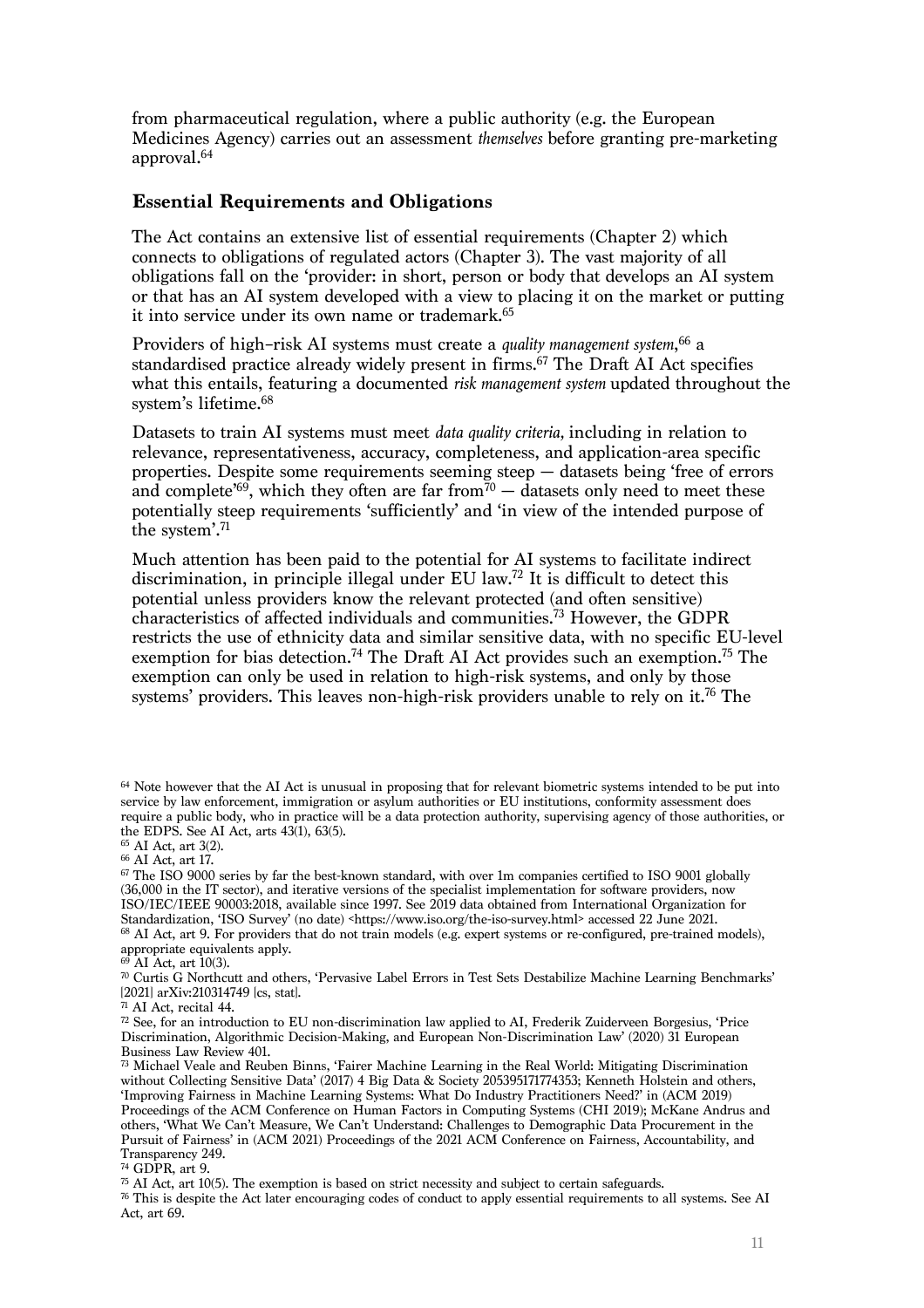exemption does not provide a route for upstream data brokers to collect sensitive data on others' behalf, or to later sell to high-risk providers.

The Draft AI Act contains obligations concerning the *accuracy, robustness and cybersecurity* of systems themselves, with particular regard to discrimination as systems learn,  $\frac{7}{7}$  and adversarial machine learning.78 There is no explicit discussion of leakage of training data or other personal data from models.79

Providers must create *technical documentation* in line with a (Commission–amendable) Annex. The requirements are extensive; we refer the reader to them. The provider does not have to publish the technical documentation or provide it except to organisations involved in regulation or conformity assessment. However, separate provisions indicate what information must be provided as a form of *user transparency*, and what information must be *registered in a public database*. In Table 1, we abstract and group the (most salient) categories of information to be provided.

Providers must facilitate *logging* to allow traceability appropriate to a system's risks. For biometric systems, logging must include periods of use; the reference database used; and any input data leading to a match. Providers must implement a mechanism to record the identities of the 'two natural persons' checking a biometric match before it is used, and instruct a user to only use it with such a check.<sup>80</sup> Providers must only keep logs (for an appropriate amount of time) 'to the extent such logs are under their control', $^{81}$  else the user must instead. $^{82}$ 

Providers must build for *human oversight*, incorporating 'human-machine interface tools' to ensure systems 'can be effectively overseen by natural persons'. <sup>83</sup> In data protection law, human oversight typically relates to human dignity.<sup>84</sup> In the AI Act, human oversight instead relates to minimising risks to health, safety and fundamental rights.85 A 'four-eyes' principle requires biometric identification systems to be designed so that two natural persons can sign off on any identification and have their identities logged, and for instructions to specify that they must.<sup>86</sup>

Somewhat strangely, no obligations for human oversight flow directly from the Act to a user. In relation to human oversight, users must simply follow the instruction manual. If a provider has a high regulatory risk appetite, their instructions may not mandate rigorous oversight, yet the user would not be liable. <sup>87</sup> Nevertheless, this does extend some liability to the user, also in relation to monitoring systems during use,<sup>88</sup> and affected individuals and groups may be able to draw upon these obligations in national tort actions.

<sup>88</sup> AI Act, art 29(4).

 $\pi$  AI Act, art 15(3); see further Kristian Lum and William Isaac, 'To Predict and Serve?' (2016) 13 Significance 14; Danielle Ensign and others, 'Runaway Feedback Loops in Predictive Policing' in *Conference on Fairness, Accountability and Transparency (FAT\* 2017)* (PMLR 2018).

<sup>78</sup> AI Act, art 15(4); see generally Battista Biggio and Fabio Roli, 'Wild Patterns: Ten Years after the Rise of Adversarial Machine Learning' (2018) 84 Pattern Recognition 317.

<sup>79</sup> cf in relation to European law, Michael Veale and others, 'Algorithms that Remember: Model Inversion Attacks and Data Protection Law' (2018) 376 Phil Trans R Soc A 20180083.

<sup>80</sup> AI Act, arts 12(4), 14(5).

<sup>81</sup> AI Act, art 20(1).

<sup>82</sup> AI Act, art 29(5).

<sup>83</sup> See generally Kori Inkpen and others, 'Where is the Human?: Bridging the Gap Between AI and HCI' in *Extended Abstracts of the 2019 CHI Conference on Human Factors in Computing Systems* (CHI EA '19, New York, NY, USA, ACM 2019). 84 Meg Leta Jones, 'The Right to a Human in the Loop: Political Constructions of Computer Automation and Personhood' (2017) 47 Soc Stud Sci 216.

<sup>85</sup> AI Act, art 14(2).

<sup>86</sup> AI Act, arts 14(5), 12(4)(d); the Commission's name for this is seemingly found only in slides, see Mazzini (n 16). <sup>87</sup> AI Act, art 29(1).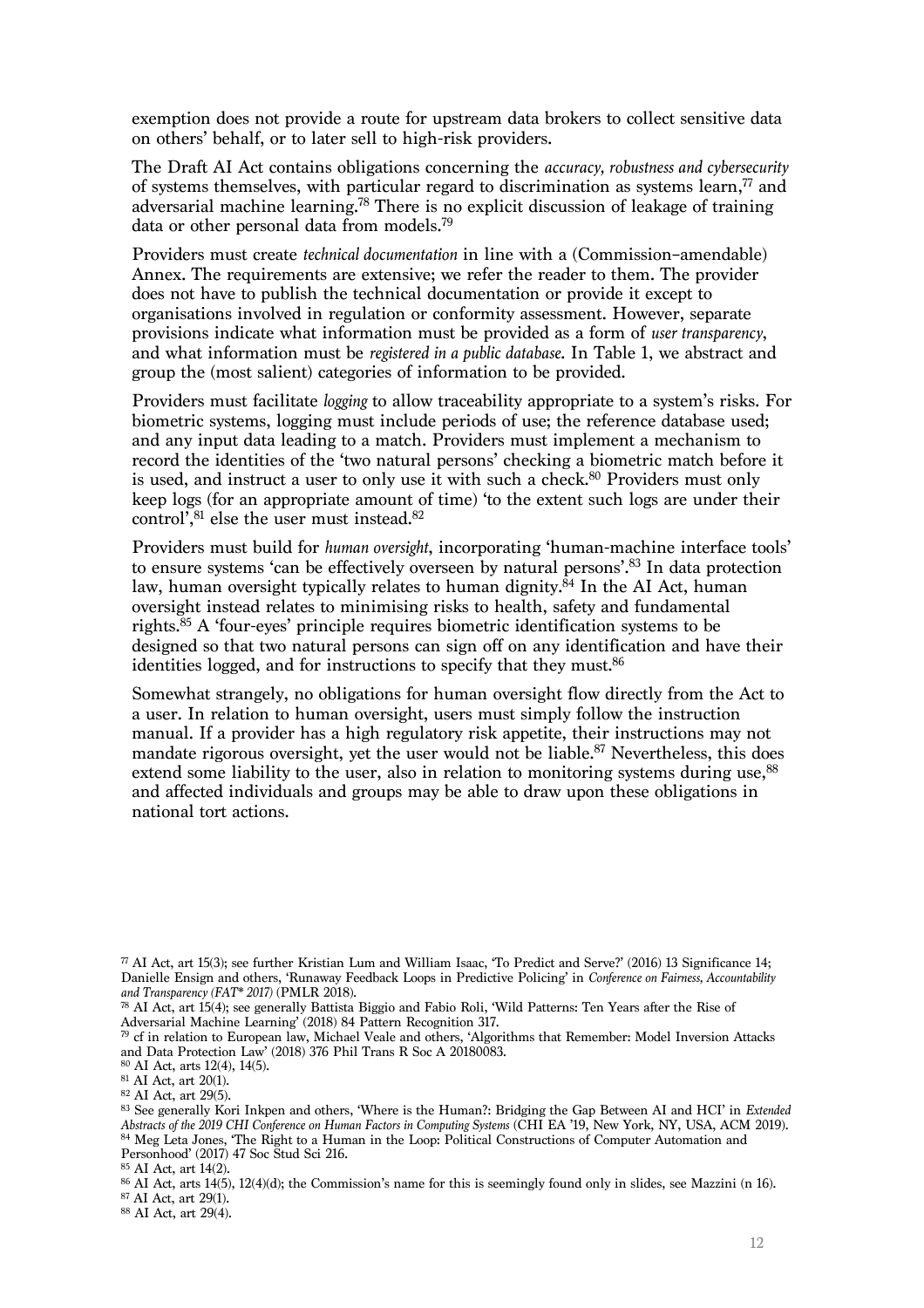|                                     | Public                         | <b>Users</b>                                 | <b>Documentation</b>                                                                                                                               |
|-------------------------------------|--------------------------------|----------------------------------------------|----------------------------------------------------------------------------------------------------------------------------------------------------|
| identity; contact details           |                                |                                              | (assumed)                                                                                                                                          |
| member states in use                |                                | (available)<br>publicly)                     | (available publicly)                                                                                                                               |
| purpose                             |                                |                                              |                                                                                                                                                    |
| conformity assessment information   |                                |                                              |                                                                                                                                                    |
| relevant standards                  |                                |                                              |                                                                                                                                                    |
| instructions for use                |                                |                                              |                                                                                                                                                    |
| human oversight & technologies      |                                |                                              |                                                                                                                                                    |
| accuracy, robustness, cybersecurity | "level of"; metrics (accuracy) |                                              | metrics; test logs; test reports                                                                                                                   |
| risky use circumstances             |                                |                                              | "detailed information"                                                                                                                             |
| performance on persons/groups       |                                |                                              | "detailed information"                                                                                                                             |
| input data                          |                                | "where<br>appropriate,<br>specifications"    | datasheets incl. training datasets and<br>main characteristics; provenance;<br>labelling procedures; data cleaning                                 |
| pre-determined changes              |                                |                                              | "detailed description"; techniques to<br>ensure "continuous compliance"                                                                            |
| lifecycle information               |                                | expected<br>lifetime:<br>maintenance<br>info | "description of any change made to<br>the system"                                                                                                  |
| post-market monitoring              |                                |                                              | "detailed description [of plan]"                                                                                                                   |
| risk management system              |                                |                                              | "detailed description"                                                                                                                             |
| design specifications               |                                |                                              | "general logic"; key choices and<br>assumptions; optimisation function;<br>trade-off decisions; description of<br>hardware and interacting systems |
| methods and steps of development    |                                |                                              | role of pre-trained models/tools;<br>computational resources used;<br>training methodologies                                                       |

**Table 1:** Main categories of information **provided** (or **partially**, or **not**) to the public, to users, and kept by providers in technical documentation. Not fully exhaustive and grouped for comparison; refer to the Act for full information.

Interestingly, a leaked version of the Draft AI Act required providers to specify *organisational measures*, notably similar to data protection guidelines,<sup>89</sup> including to ensure that overseers 'can decide not to use the high-risk AI system or its outputs in any particular situation without any reason to fear negative consequences', and obliged users to follow these.90 In a *volte-face*, the final Proposal instead emphasises the 'user's discretion in organising its own resources and activities for the purpose of implementing the human oversight measures indicated by the provider.' <sup>91</sup> Statements about the need for 'competence, training and authority' only make the recitals. 92

<sup>89</sup> See Article 29 Working Party, 'Guidelines on Automated Individual Decision-Making and Profiling for the Purposes of Regulation 2016/679 (WP251rev.01)' (6 February 2018) (stating that those overseeing the decisions must have the 'authority and competence' to do so); see Michael Veale and Lilian Edwards, 'Clarity, Surprises, and Further Questions in the Article 29 Working Party Draft Guidance on Automated Decision-Making and Profiling' (2018) 34 Computer Law & Security Review 398, 401 (on why this is an organisational matter).

 $90$  Leaked AI Act, arts 11(3)(e), 18(2). The leak, dated in January, was first made available by policy subscription service POLITICO Pro (link unavailable), and republished in Natasha Lomas, 'EU Plan for Risk-Based AI Rules to Set Fines as High as 4% of Global Turnover, per Leaked Draft' (*TechCrunch*, 14 April 2021)

<https://techcrunch.com/2021/04/14/eu-plan-for-risk-based-ai-rules-to-set-fines-as-high-as-4-of-global-turnover-perleaked-draft/> accessed 1 July 2021.

<sup>91</sup> AI Act, art 29(2).

 $92$  AI Act, recital 48.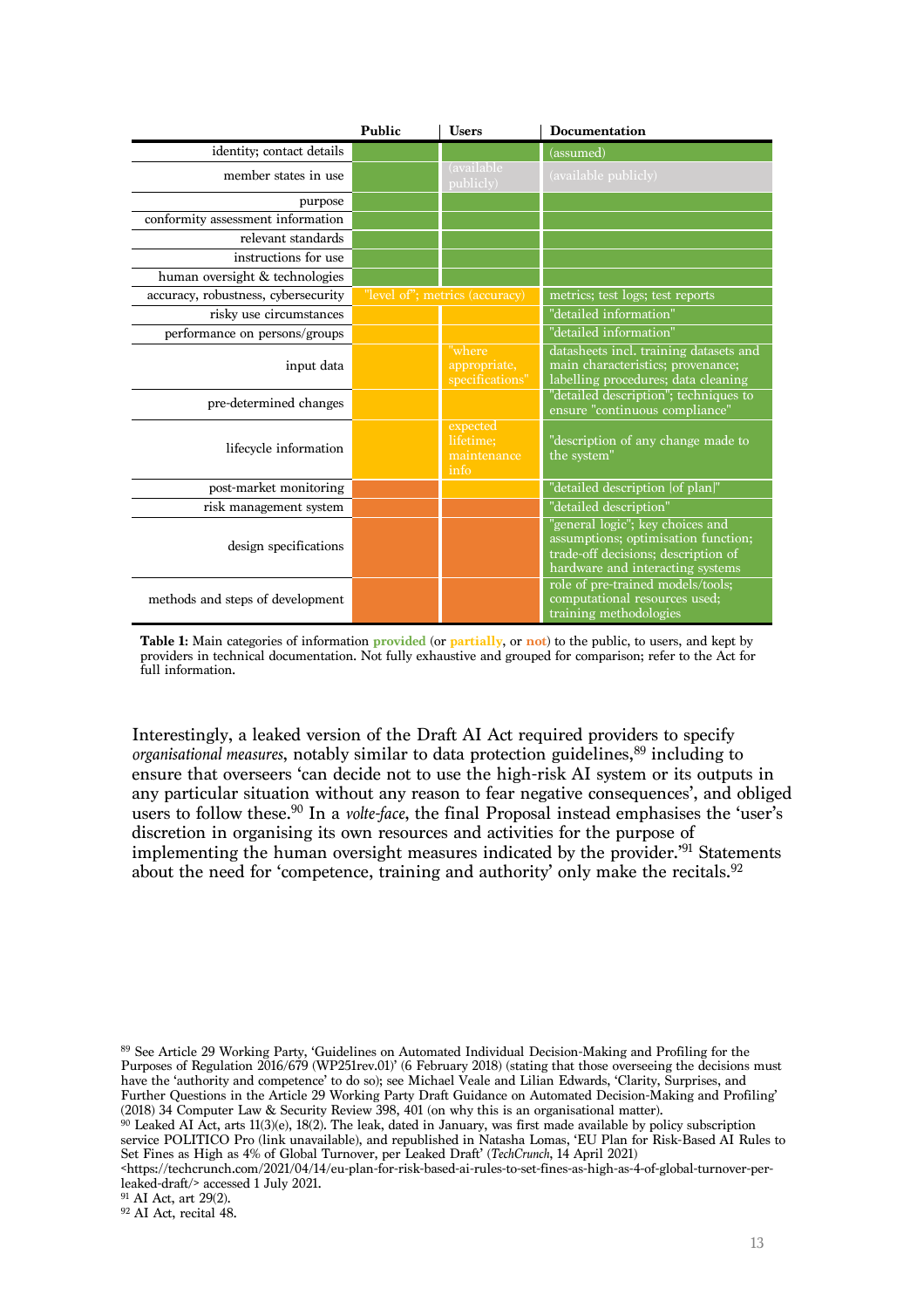## **Conformity Assessment and Presumption**

These requirements are applied to providers as they must undergo *conformity assessment*. To understand conformity assessment on-the-ground, we need to explain two other actors in the Draft AI Act: standardisation organisations and notified bodies.

#### *Harmonised Standards & European Standardisation Organisations*

Arguably the most important actors in the Draft AI Act are the double-act of CEN (European Committee for Standardisation) and CENELEC (European Committee for Electrotechnical Standardisation). This may surprise readers; neither are mentioned in the text. These are two of three European Standardisation Organisations (ESOs) that the Commission can mandate to develop *harmonised standards*. 93

Following a mandate, if these organisations adopt a standard relating to the Draft AI Act, providers can follow this standard, rather than interpreting the *essential requirements.* If following the standard, providers enjoy a presumption of conformity.<sup>94</sup>

Standards can cover a legal instrument's entire scope, or only specialist areas. For instance, the essential requirements of the Toy Directive for trampolines can be fulfilled through EN 71-14:2018; kids' chemistry sets through EN 71-4:2013; and 'olfactory board games, gustative games, and cosmetic kits' through EN 71-13:2014. Standards are not free — copyright is owned by national standards bodies, and each usually costs a few hundred Euros to purchase. The Commission anticipates that the Draft AI Act standards (it is not clear if general or specific) will first appear in the EU's Official Journal in 2024–5, aligned with when the Draft AI Act would be applicable.95 After the industrial lobbying common in standards bodies, some aspects may look quite different from the essential requirements. 96

In theory, providers do not have to follow such harmonised standards. Instead, providers could interpret the Draft AI Act's essential requirements for themselves.<sup>97</sup> This is easier said than done. Harmonised standards are both cheaper for producers, and a safer bet. <sup>98</sup> They are not as voluntary as the Commission argues. Essential requirements are often not realistically suitable for direct application.<sup>99</sup> Harmonised standards often function as a necessary point of reference for compliance through essential requirements.100 In the Draft AI Act, the requirement to consult harmonised

<sup>93</sup> Regulation (EU) No 1025/2012 of the European Parliament and of the Council of 25 October 2012 on European standardisation, amending Council Directives 89/686/EEC and 93/15/EEC and Directives 94/9/EC, 94/25/EC, 95/16/EC, 97/23/EC, 98/34/EC, 2004/22/EC, 2007/23/EC, 2009/23/EC and 2009/105/EC of the European Parliament and of the Council and repealing Council Decision 87/95/EEC and Decision No 1673/2006/EC of the European Parliament and of the Council OJ L 316/12, Annex I. The last body is the European Telecommunications Standards Institute (ETSI). While the Commission has the ability to choose any of the three, recent presentations indicate they will mandate CEN/CENELEC. See the presentation by DG CONNECT, Anne-Marie Sassen, 'Introductie van Het Voorstel Voor AI Regulering' (Europese wetgeving Artificiële Intelligentie, Webinar (Considerati), 15 June 2021).

<sup>94</sup> AI Act, art 40. A similar provision allows the Commission to instead propose 'common specifications' to specify Chapter 2 essential requirements; the main difference to harmonised standards is that failure to apply must be justified; yet the Commission has not alluded to a desire to use this, so we do not cover it extensively. <sup>95</sup> European Commission, 'Impact Assessment Accompanying the Proposal for a Regulation of the European

Parliament and of the Council Laying Down Harmonised Rules on Artificial Intelligence (Artificial Intelligence Act) and Amending Certain Union Legislative Acts (COM(2021) 206 Final)' (2021) 57.

<sup>100</sup> Gestel and Micklitz (n 98) 176. See also *Rechtbank 's-Gravenhage*, 31-12-2008, *LJN*: BG8465 at [4.11].

<sup>96</sup> See, in relation to harmonised standards, Michelle P Egan, *Constructing a European Market: Standards, Regulation, and Governance* (Oxford University Press 2001) ch 8.

<sup>&</sup>lt;sup>97</sup> However, if the Commission adopts common specifications, providers must justify why their measures are 'equivalent' to those further specified provisions. See AI Act, art 41(4).

<sup>98</sup> Rob van Gestel and Hans-W Micklitz, 'European Integration through Standardization: How Judicial Review is Breaking down the Club House of Private Standardization Bodies' (2013) 50 Common Market Law Review, 157. 99 Scholars deride the Commission's claim that they are as 'pure fiction', see Harm Schepel, 'Case C-171/11 Fra.Bo SpA v Deutsche Vereinigung Des Gas- Und Wasserfaches' (2013) 9 European Review of Contract Law, 192.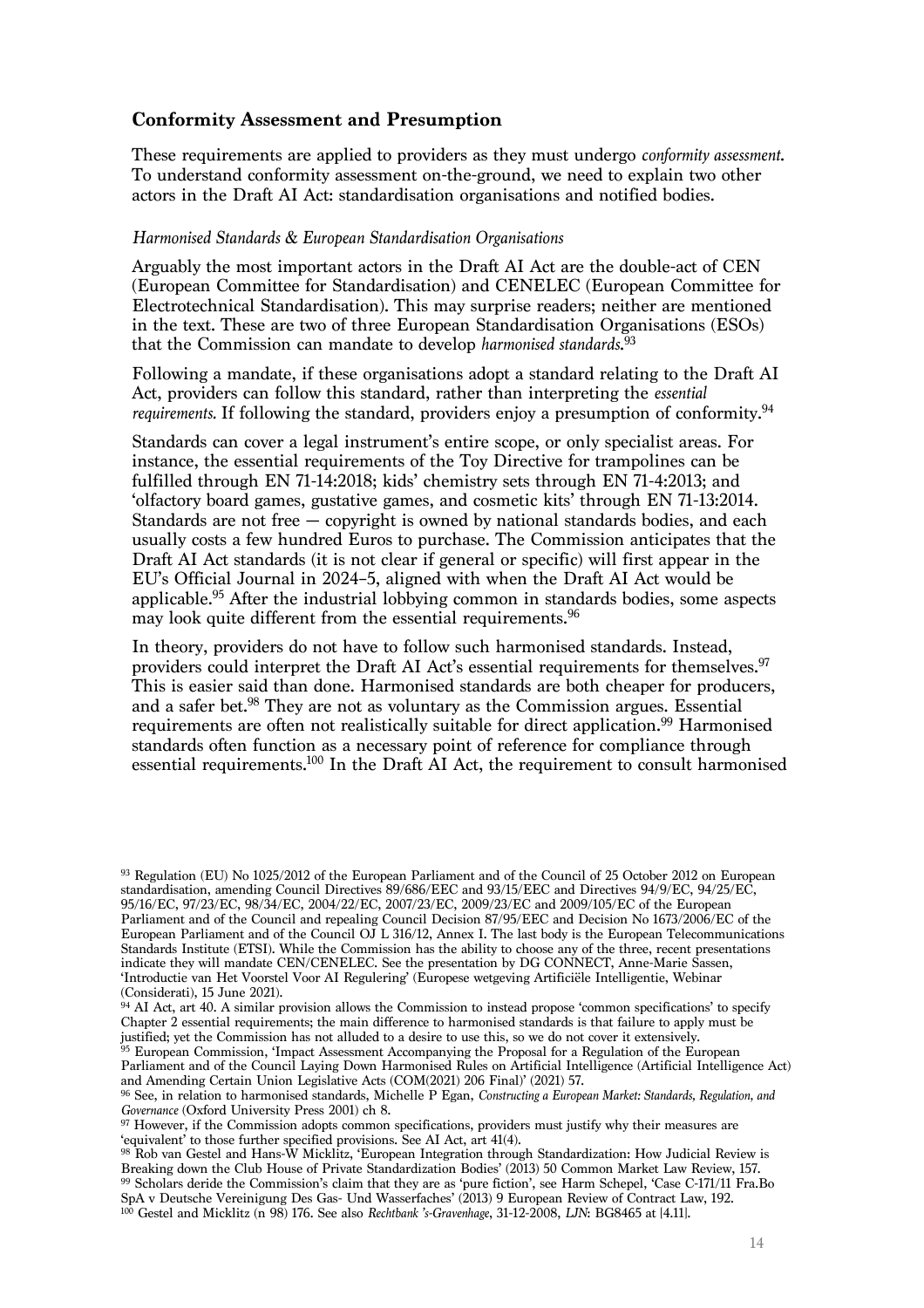standards is explicit.<sup>101</sup> Consequently, standardisation is arguably where the real rulemaking in the Draft AI Act will occur.

#### *Controversies of Harmonised Standards*

The practice of delegating rule-making to bodies governed by private law such as CEN/CENELEC is controversial and sits on increasingly shaky legal ground.

Firstly, outside the field of AI regulation, it has long been argued that 'there are structural reasons why the [New Legislative Framework] might serve the European consumer ill'.102 Under-resourced consumer organisations struggle to participate in arcane private standardisation processes, <sup>103</sup> yet the outputs are important standards Member States *must* recognise. In the case of the Draft AI Act many rights and freedoms are at stake. It is unclear whether limited existing efforts to include stakeholder representation will enable the deep and meaningful engagement needed from affected communities.104 The vast majority will have absolutely no experience of standardisation, and may lack EU-level representation. <sup>105</sup> Moreover, the European Parliament has no binding veto over harmonised standards mandated by the Commission. 106

Secondly, the Draft AI Act's value-laden nature might plant a constitutional bomb under the New Legislative Framework. Even 'technical' safety standards entail valueladen choices about, for example, thresholds of acceptable risk, taken under uncertainty. <sup>107</sup> The CJEU appears to be slowly recognising private standardisation bodies mandated as *de facto* NLF rule-makers cannot be free from judicial scrutiny. 108 Yet the NLF constitutionally relies on them being so. If such standardisation bodies are not free from judicial scrutiny, the NLF model of harmonised standards risks classification as unlawful delegation of the Commission's rulemaking power to private bodies. <sup>109</sup> Its novel incorporation of broad fundamental rights topics into the NLF make the Draft AI Act spotlight this tension of legitimacy.<sup>110</sup>

In sum, the Commission's long practice of privately outsourcing complex negotiations has been controversial for years. The Draft AI Act may trigger more attention to this constitutional problem.111

<sup>111</sup> Schepel (n 99) 192.

<sup>101</sup> AI Act, art 9(3) (specifying providers choosing the essential requirements path must still obtain and 'take into account' aspects of relevant harmonised standards).

<sup>102</sup> Andrew McGee and Stephen Weatherill, 'The Evolution of the Single Market - Harmonisation or Liberalisation' (1990) 53 The Modern Law Review 578, 585; See generally Schepel (n 59) 67.

<sup>&</sup>lt;sup>103</sup> See generally on how these processes work, Barend van Leeuwen, *European Standardisation of Services and Its Impact on Private Law: Paradoxes of Convergence* (Hart Publishing 2017) 57 et seq.

<sup>104</sup> Regulation (EU) 1025/2012, art 5 ('European standardisation organisations shall encourage and facilitate an appropriate representation and effective participation of all relevant stakeholders, including SMEs, consumer organisations and environmental and social stakeholders in their standardisation activities'). For earlier efforts see generally Egan (n 96).

<sup>105</sup> Gestel and Micklitz (n 98) 179. See also Schepel (n 59) 111 ('For economic operators and other interested parties, having a stake in the national standards body is the only way to get involved in European standardisation.'). On the challenges engaging traditional civil society with the technical discourses of AI and society, see generally Seeta Peña Gangadharan and Jędrzej Niklas, 'Decentering Technology in Discourse on Discrimination' (2019) 22 Information, Communication & Society 882.

<sup>106</sup> Regulation (EU) 1025/2012, art 11.

<sup>107</sup> See generally Heather E Douglas, 'Values and Practices' in *Science, Policy, and the Value-Free Ideal* (University of Pittsburgh Press 2009).

<sup>108</sup> See Case C-171/11 *Fra.bo* ECLI:EU:C:2012:453. The Court did not, however, follow the AG exactly, who was firmer in her reasoning that the reason to expand jurisdiction was to avoid the consequences of *de facto* transfer of public rule-making competence to private bodies. cf Case C-171/11 *Fra.bo* ECLI:EU:C:2012:176 (Opinion of Advocate General Trstenjak) [49].

<sup>109</sup> Under the '*Meroni* doctrine'; see Case C-9/56 *Meroni* ECLI:EU:C:1958:7; Case C-10/56 *Meroni* ECLI:EU:C:1958:8. <sup>110</sup> Even before the AI Act, scholars predicted more such challenges; see Gestel and Micklitz (n 98) 153.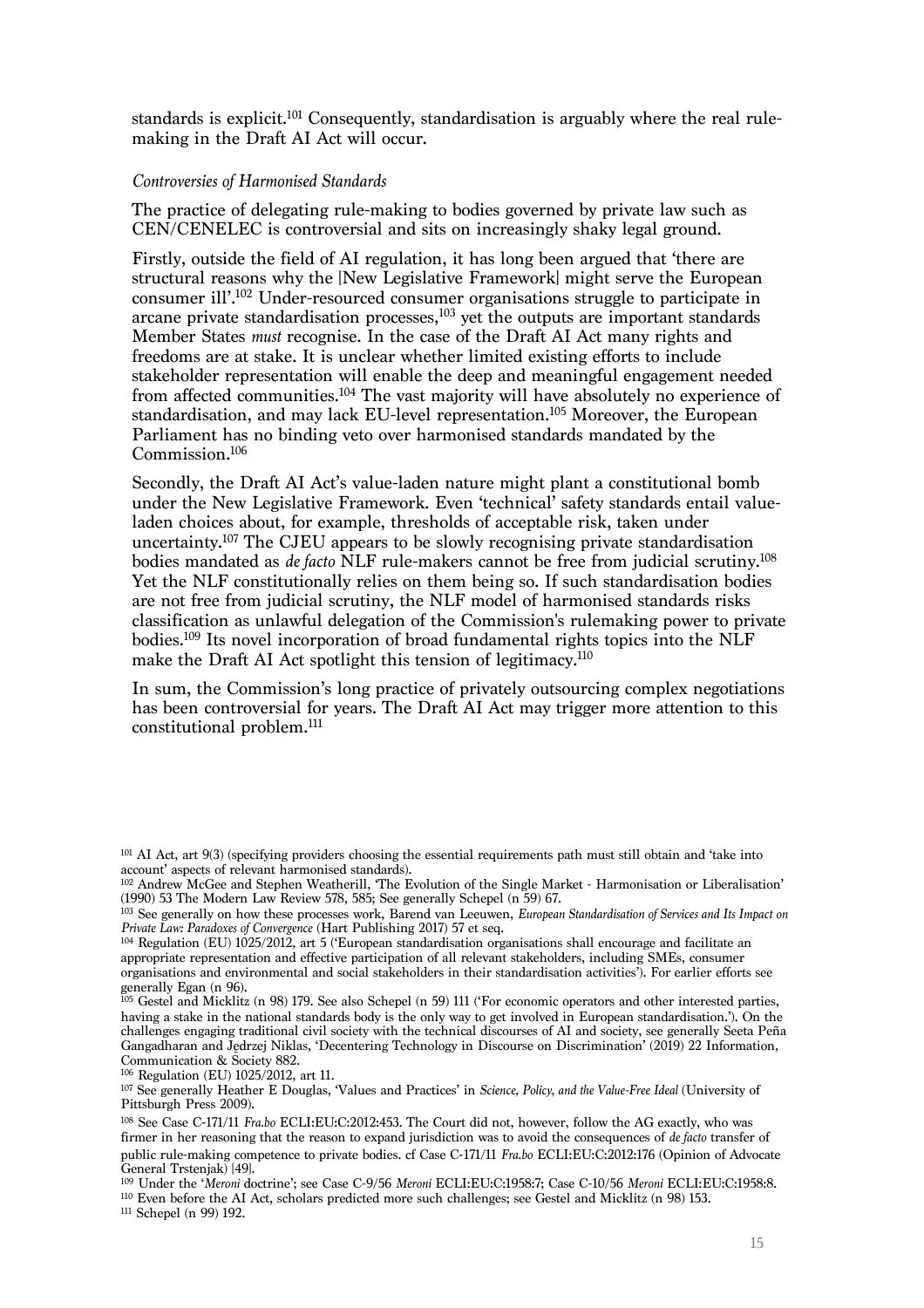#### *Self-Assessment and the (Limited) Role of Notified Bodies*

For some products, NLF-regulated manufacturers can affix a CE certificate after 'conformity assessment based on internal control'. In the Draft AI Act this means that they self-assess that their *quality management system*, *system-specific technical documentation*, and *post-market monitoring plan* follow either the essential requirements or a relevant harmonised standard/common specification.

However, under some conditions, NLF self-assessments require approval by an independent technical organisation of the provider's choosing known as a *notified body*. Notified bodies are typically private sector certification firms. They are accredited by Member States' *notifying authorities*. <sup>112</sup> Examples of notified bodies range from giants such as the German and Austrian TÜV groups, multinationals with thousands of employees who inspect and audit in a huge number of sectors, to more specialist bodies such as the Dutch *Liftinstituut*, which certifies elevators. In theory, notified bodies are transparently listed online and subject to organisational standards.<sup>113</sup> In practice, little is known about their activities, particularly due to frequent outsourcing.114

Despite pages of the Draft AI Act establishing a regime for AI Act-specific notified bodies, there are almost no situations where their services are required. For most standalone high-risk systems (and eventually, all such systems), providers can mark the systems as in conformity using only self-assessment.

Only listed high-risk applications within the area of 'biometric identification and categorisation of natural persons' must use AI Act-specific notified bodies — (initially only remote identification systems). Once harmonised standards or common specifications covering those systems exist, only self-assessment is needed. <sup>115</sup> As the Commission hopes harmonised standards will exist before the application of the Regulation,116 AI Act–specific notified bodies may indeed *never* be required, even for biometric systems.

AI products or components that fall under other in-scope harmonisation instruments, such as medical devices, may also require notified bodies created under the respective regime. This applies only if the product usually requires a notified body for conformity, as not to create a loophole where AI-powered products could self-assess whereas other products could not.

Political science has shown how regulatory intermediaries such as notified bodies play important roles beyond assurance, for example in translating rules, providing knowhow to targets of regulation, and providing feedback to regulators and standardsetters. <sup>117</sup> The Draft AI Act obliges notified bodies to participate in co-ordination activities. <sup>118</sup> However, as AI Act specific notified bodies may never exist, at least in relation to non-biometric applications, this obligation seems a little futile, and leaves

<sup>112</sup> Jean-Pierre Galland, 'The Difficulties of Regulating Markets and Risks in Europe through Notified Bodies' (2013) 4 Eur J Risk Reg 365, 368–69.

<sup>113</sup> Notified bodies are published in the Official Journal and on the EU's online NANDO (New Approach Notified and Designated Organisations) database. https://ec.europa.eu/growth/tools-databases/nando/. They follow organisational standards including EN ISO/IEC 17000, and varying legal obligations.

<sup>&</sup>lt;sup>114</sup> Galland (n 112) 369.

<sup>115</sup> AI Act, art 43(1).

<sup>116</sup> European Commission, 'AI Act Impact Assessment' (n 95) 57.

<sup>117</sup> Kenneth W Abbott and others, 'Theorizing Regulatory Intermediaries: The RIT Model' (2017) 670 The ANNALS of the American Academy of Political and Social Science 14; Kira JM Matus and Michael Veale, 'Certification Systems for Machine Learning: Lessons from Sustainability' [2021] Regulation & Governance. Note that such feedback can be useful but can also be geared towards increasing the profitability of notified bodies by reducing audit costs and rigour. See Jean-Pierre Galland, 'Big Third-Party Certifiers and the Construction of Transnational Regulation' (2017) 670 The ANNALS of the American Academy of Political and Social Science 263, 274. <sup>118</sup> AI Act, art 33(11).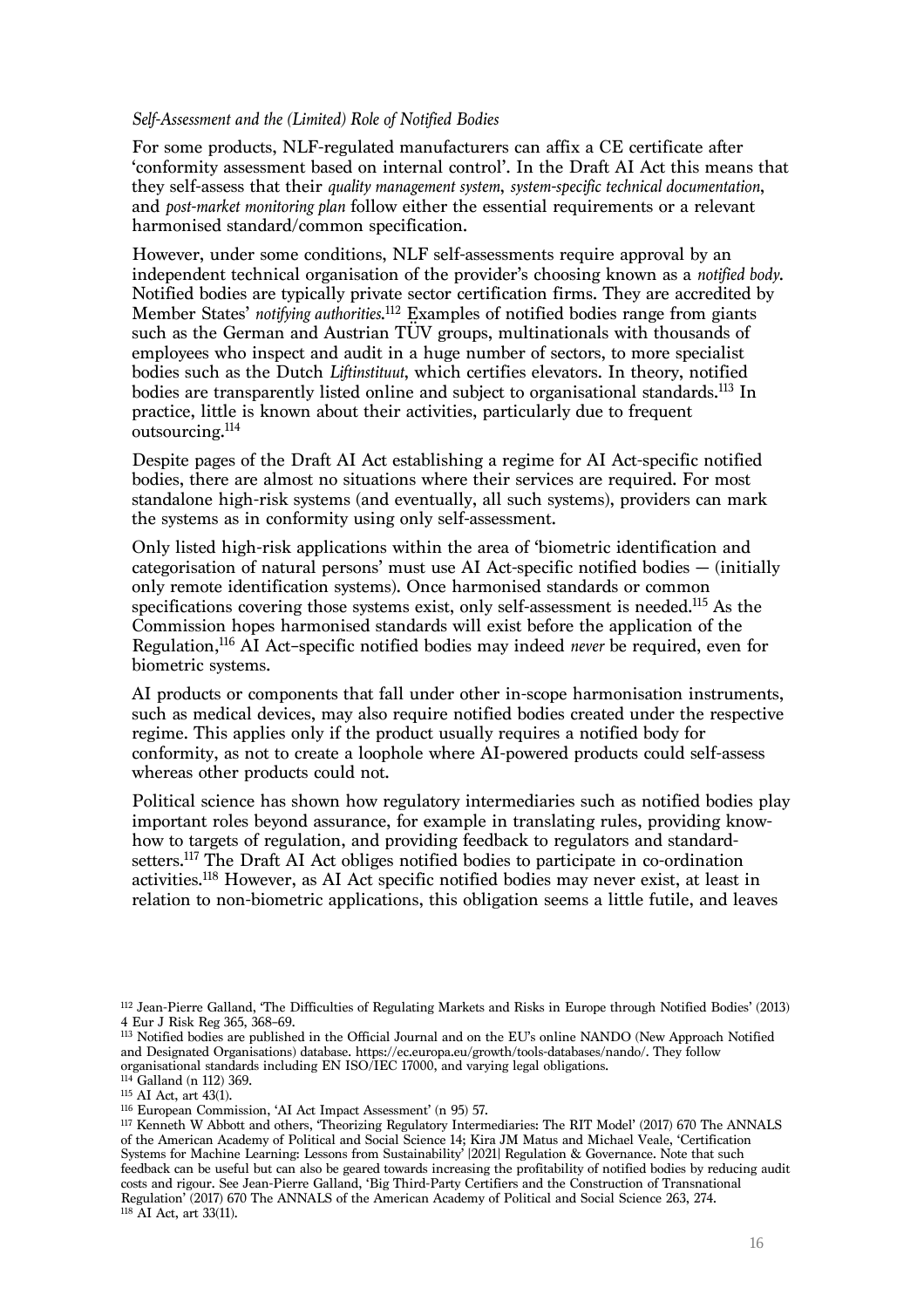big gaps in knowledge flows regarding how the Draft AI Act is functioning on-theground.

In sum, the Draft AI Act gives a large role to two private standardisation organisations. CEN and CENELEC can adopt standards relating to the Draft AI Act; standards that AI providers will follow in practice. Notified bodies checking a provider's self-assessment may play a small role, but there are few situations where they are required.

We will come back to the issue of enforcement and oversight of conformity assessment in section IV.3. below, as this cuts across all levels of risk. For now, we turn to the 'limited risk' group of Title IV.

# IV. Title IV: Specific Transparency Obligations

Title IV lays out three transparency obligations — two for AI users, one for AI providers — that apply to all AI systems that meet their criteria. <sup>119</sup> The Commission has no powers to alter Title IV.

# **'Bot' Disclosure**

Providers of AI systems intended to interact with natural persons (hereafter 'bots' for short<sup>120</sup>) must design their systems such that individuals are informed they are interacting with a bot, unless it would be contextually obvious that individuals are interacting with a bot, or if the bot use is authorised by law to prevent criminal offences.<sup>121</sup>

Bot disclosure laws are not new, although none are quite like this one. In 2018, California passed the *Bolstering Online Transparency* (BOT) *Act*. <sup>122</sup> The BOT Act targets individuals, making it unlawful for any person to use a bot<sup>123</sup> to interact online with a Californian intending to mislead them about its artificial identity to incentivise a purchase or influence an electoral vote without clear, conspicuous disclosure.

The European Commission's voluntary Code of Practice on Disinformation commits signatory platforms to '[e]stablish clear marking systems and rules for bots and ensure their activities cannot be confused with human interactions'. <sup>124</sup> A strengthened version is expected in Autumn 2021, linking with the Draft AI Act to tackle broad 'inauthentic behaviour'125 and potentially becoming a code of conduct under the proposed Digital Services Act.<sup>126</sup>

In the Draft AI Act, bot disclosure liability flows to *providers*, not users or platforms. This somewhat resolves the objections of scholars who criticise bot disclosure laws and

<sup>119</sup> AI Act, art 52.

<sup>120</sup> While we use this as convenient shorthand, the term is fraught with definitional challenges; see generally Robert Gorwa and Douglas Guilbeault, 'Unpacking the Social Media Bot: A Typology to Guide Research and Policy' (2020) 12 Policy & Internet 225.

<sup>&</sup>lt;sup>121</sup> AI Act, art 52(1). Note that the criminal prevention exemption does not apply to systems that help reporting of crime.

<sup>122</sup> California's Business & Professions Code §17940, *et seq*. It has been in force since July 2019. A proposed federal bill, the 'Bot Disclosure and Accountability Act', died in the 2019–21 Congress.

<sup>&</sup>lt;sup>123</sup> Defined as 'an automated online account where all or substantially all of the actions or posts of that account are not the result of a person'.

<sup>124</sup> European Commission, 'Tackling Online Disinformation: A European Approach (COM/2018/236 Final)' (26 April 2018) para 3.1.1; European Commission, 'Code of Practice on Disinformation' (26 September 2018) para 5 <https://ec.europa.eu/digital-single-market/en/news/code-practice-disinformation>.

<sup>&</sup>lt;sup>125</sup> European Commission, 'Guidance on Strengthening the Code of Practice on Disinformation (COM(2021) 262 Final)' (26 May 2021) 12.

<sup>&</sup>lt;sup>126</sup> European Commission, 'Proposal for a Regulation of the European Parliament and of the Council on a Single Market For Digital Services (Digital Services Act) and Amending Directive 2000/31/EC (COM(2020) 825 Final)' (15 December 2020), recital 69.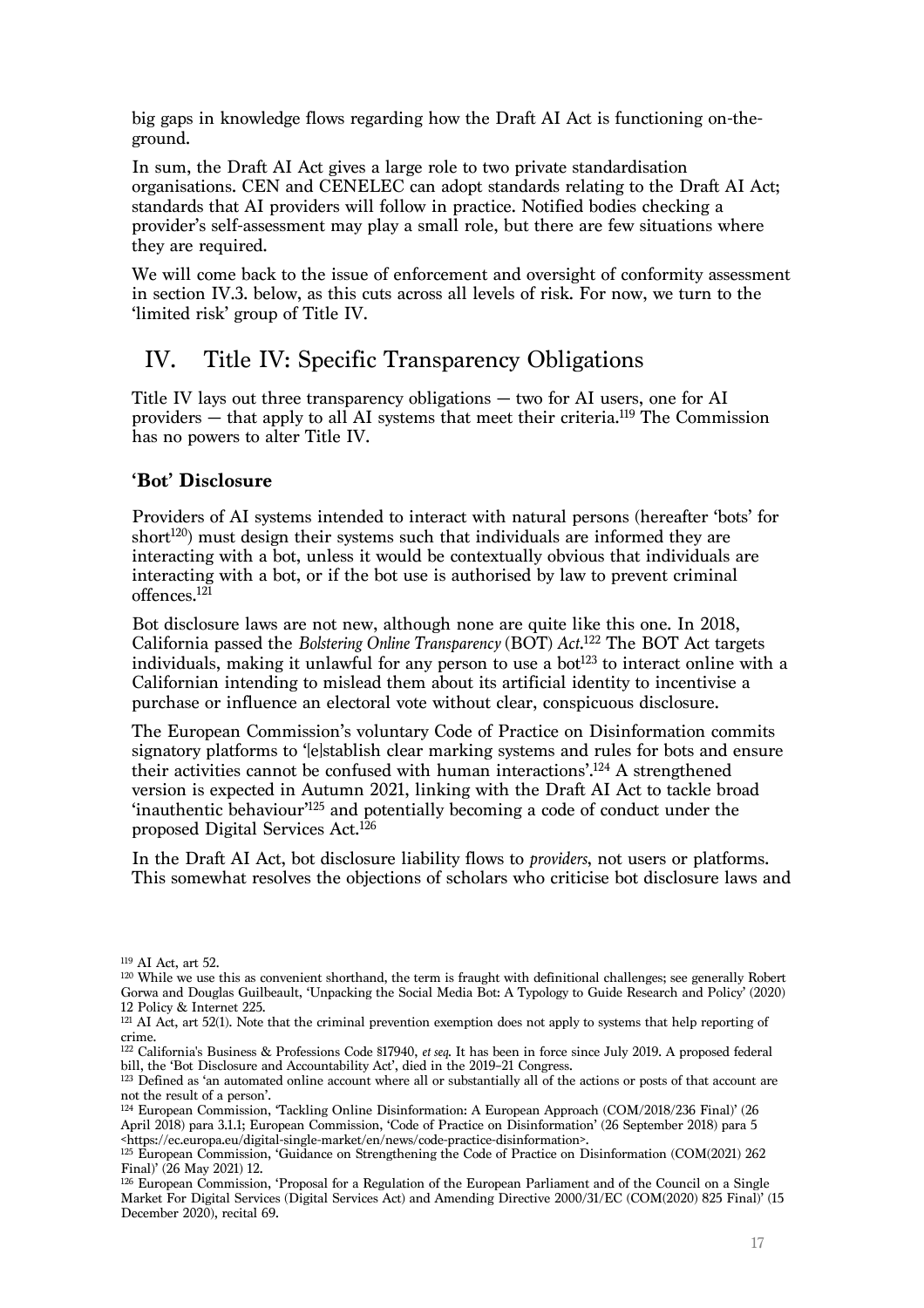proposals because practical enforcement may force exposure of the natural person behind allegedly automated content. <sup>127</sup> Enforcement of the Draft AI Act does not require unmasking the users; i.e. the person or body using a bot. Instead, the Draft AI Act identifies technology providers through surveilling the market for products. *Market surveillance authorities* have powers to compel online intermediaries to help them, but only intermediaries facilitating the sale of infringing products — not clearly, for example, the platforms the putative 'bot' may be communicating through. 128

However, the provider-user-speaker distinction can collapse in practice. Consider the use of an AI text-generation system such as GPT-3, a tool which extends prompts into elaborate, arbitrary length strings of text, <sup>129</sup> to generate 280 character strings for posting on Twitter. Who is the provider? GPT-3 is an API to a 'raw' model.<sup>130</sup> To comply, should GPT-3 always return a string that ends in "#bot"? Such an interpretation would be far from technology neutral. Should some tendency to convincingly disclose itself as a bot be embedded, through training, in the 175bn parameter model itself? This seems technically daunting for a system that can just as easily produce fake legislation as a fake news article. The Draft AI Act assumes a chatbot vendor pieces together and resells a system, but APIs themselves are becoming user-friendly and intuitively configurable. To make sense, the Draft AI Act could drop its distinction between *user* and *provider*, and think in hybrids, in the style of 'prosumer law' long called for in information regulation.<sup>131</sup>

# **Emotion Recognition and Biometric Categorisation Disclosure**

Users of an emotion recognition or a biometric categorisation system must inform exposed persons of the operation of the system, except in the case of biometric categorisation permitted by law to be used for crime prevention.132

It is unclear what this provision adds to data protection law. When emotional recognition or biometric categorisation systems process personal data, data protection law requires that users of such systems inform individuals of, *inter alia*, the existence of and purposes of such processing. <sup>133</sup> It is therefore hard to work out what the Commission intended in this provision. Perhaps the Commission intended to mandate clear signage, given users' lack of interest in privacy policies? If so, the Draft AI Act's provision appears ineffective. It is not more strongly worded than the provisions of the GDPR, and the European Data Protection Board already state that users of camera systems must state the purposes on a sign.<sup>134</sup>

Perhaps this provision is for where emotional recognition or biometric classification systems do *not* process personal data? Some developers claim this, such as the Fraunhofer Institute's *Anonymous Video Analytics for Retail and Digital Signage* (AVARD) system, which relies on an unpublished assertion to that effect from the Bavarian

- <sup>129</sup> Tom B Brown and others, 'Language Models Are Few-Shot Learners' [2020] arXiv:200514165 [cs].
- <sup>130</sup> See generally on AI-as-as-Service, Cobbe and Singh (n 32).

<sup>127</sup> Madeline Lamo and Ryan Calo, 'Regulating Bot Speech' (2019) 66 UCLA L Rev 988.

<sup>128</sup> Regulation (EU) 2019/1020 of the European Parliament and of the Council of 20 June 2019 on market surveillance and compliance of products and amending Directive 2004/42/EC and Regulations (EC) No 765/2008 and (EU) No 305/2011, OJ L 169/1 ('Market Surveillance Regulation'), art 7(2).

<sup>131</sup> See generally Ian Brown and Christopher T Marsden, *Regulating Code: Good Governance and Better Regulation in the Information Age* (MIT Press 2013).

 $132$  AI Act, art 52(b).

<sup>&</sup>lt;sup>133</sup> GDPR, art 13. Under the GDPR, the obligations are imposed on 'data controllers'. <sup>134</sup> European Data Protection Board (n 50) para 116.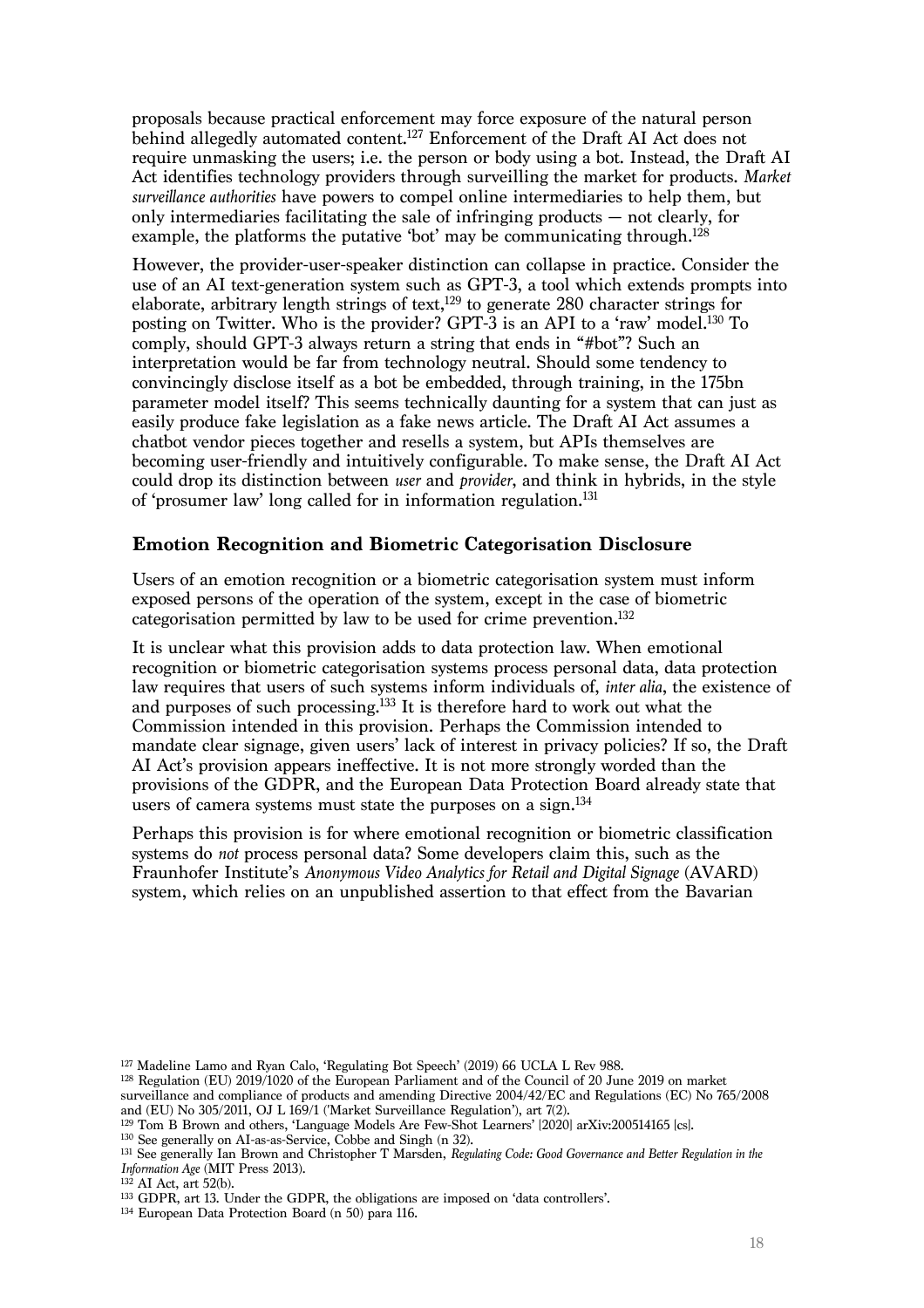DPA for the Private Sector.<sup>135</sup> This interpretation brings many problems.<sup>136</sup> Other DPAs, national case law based on the GDPR and scholars claim that personal data is processed in these situations. <sup>137</sup> This reasoning would see the Commission implicitly legitimising a contentious and restrictive reading of the GDPR.

Either way, arguing the main issue with emotional or biometric categorisation is a *lack of transparency* risks legitimising a practice with little-to-no scientific basis and potentially unjust societal consequences. A recent literature review concluded that, '[i]t is not possible to confidently infer happiness from a smile, anger from a scowl, or sadness from a frown, as much of current technology tries to do when applying what are mistakenly believed to be the scientific facts'.138 Those claiming to detect emotion use oversimplified, questionable taxonomies; incorrectly assume universality across cultures and contexts; and risk '[taking] us back to the phrenological past' of analysing character traits from facial structures.<sup>139</sup> The Draft AI Act's provisions on emotion recognition and biometric categorisation seem insufficient to mitigate the risks.

# **Synthetic Content ('Deep Fake') Disclosure**

Users of AI systems that generate or manipulate image, audio or video content that appreciably resembles 'existing persons, objects, places or other entities or events' and would falsely appear to a person to be authentic are required to disclose the artificial nature of the resulting content. Exemptions exist for legally authorised crime prevention–related purposes, or necessity to exercise freedom of expression or freedom of the arts and sciences.140 The narrow definition of 'user' also exempts 'personal nonprofessional' activities. 141

The mischief this provision tackles is difficult to identify. Convincing likenesses of existing persons may harm important facets of the self, $^{142}$  and already trigger some personality protection.143 Disclosure may only partially assist the subject; the remedy seems to focus instead on protecting the risk of misled audiences. Furthermore, nonhuman 'entities' do not need persona protection. In most cases, EU law already bans misleading commercial practices likely to be covered by the Act's scope of fake 'persons, objects, places, or other entities or events'. <sup>144</sup> If restrictions against

<sup>135</sup> See Michael Veale, 'Governing Machine Learning that Matters' (PhD, University College London 2019) 217. The report from the Bavarian DPA is on file with the lead author (LDA-1085.4-1368/17-I, dated 8 June 2017). Additional potential examples are given in Damian Clifford, 'The Legal Limits to the Monetisation of Online Emotions' (PhD, KU Leuven 2019) paras 309, 311.

<sup>136</sup> Damian George and Kento Reutimann, 'GDPR Bypass by Design? Transient Processing of Data under the GDPR' (2019) 9 International Data Privacy Law 14; Clifford (n 135) paras 309–311.

<sup>137</sup> *R (on the application of Edward Bridges) v The Chief Constable of South Wales Police and Secretary of State for the Home Department* [2019] EWHC 2341 (Admin) [59]; Information Commissioner's Office, 'Information Commission's Opinion: The Use of Live Facial Recognition Technology in Public Places' (18 June 2021) 27 <https://ico.org.uk/media/for-

organisations/documents/2619985/ico-opinion-the-use-of-lfr-in-public-places-20210618.pdf>; Peter Alexander Earls Davis, 'Facial Detection and Smart Billboards: Analysing the "Identified" Criterion of Personal Data in the GDPR' (2020) 6 Eur Data Prot L Rev 365.

<sup>&</sup>lt;sup>138</sup> Lisa Feldman Barrett and others, 'Emotional Expressions Reconsidered: Challenges to Inferring Emotion From Human Facial Movements' (2019) 20 Psychological Science in the Public Interest 1, 46.

<sup>139</sup> Kate Crawford, *Atlas of AI* (Yale 2021) 177–78; Luke Stark and Jesse Hoey, 'The Ethics of Emotion in Artificial Intelligence Systems' in (ACM 2021) Proceedings of the 2021 ACM Conference on Fairness, Accountability, and Transparency.

<sup>140</sup> The latter is subject to 'appropriate safeguards for the rights and freedoms of third parties'; it is not further specified what these are or who applies them.

 $141$  AI Act, art 3(4). Navigating this distinction is challenging online with the rise of personal brands and influencer marketing, many of those involved already using AI 'filters' on e.g. Snapchat or TikTok. See generally Catalina Goanta and Sofia Ranchordás, 'The Regulation of Social Media Influencers: An Introduction' in Catalina Goanta and Sofia Ranchordás (eds), *The Regulation of Social Media Influencers* (Edward Elgar Publishing 2020).

<sup>142</sup> Jacquelyn Burkell and Chandell Gosse, 'Nothing New Here: Emphasizing the Social and Cultural Context of Deepfakes' (2019) 24 First Monday.

<sup>143</sup> Emma Perot and Frederick Mostert, 'Fake It till You Make It: An Examination of the US and English Approaches to Persona Protection as Applied to Deepfakes on Social Media' (2020) 15 Journal of Intellectual Property Law & Practice 32.

<sup>144</sup> Unfair Commercial Practices Directive, art 6.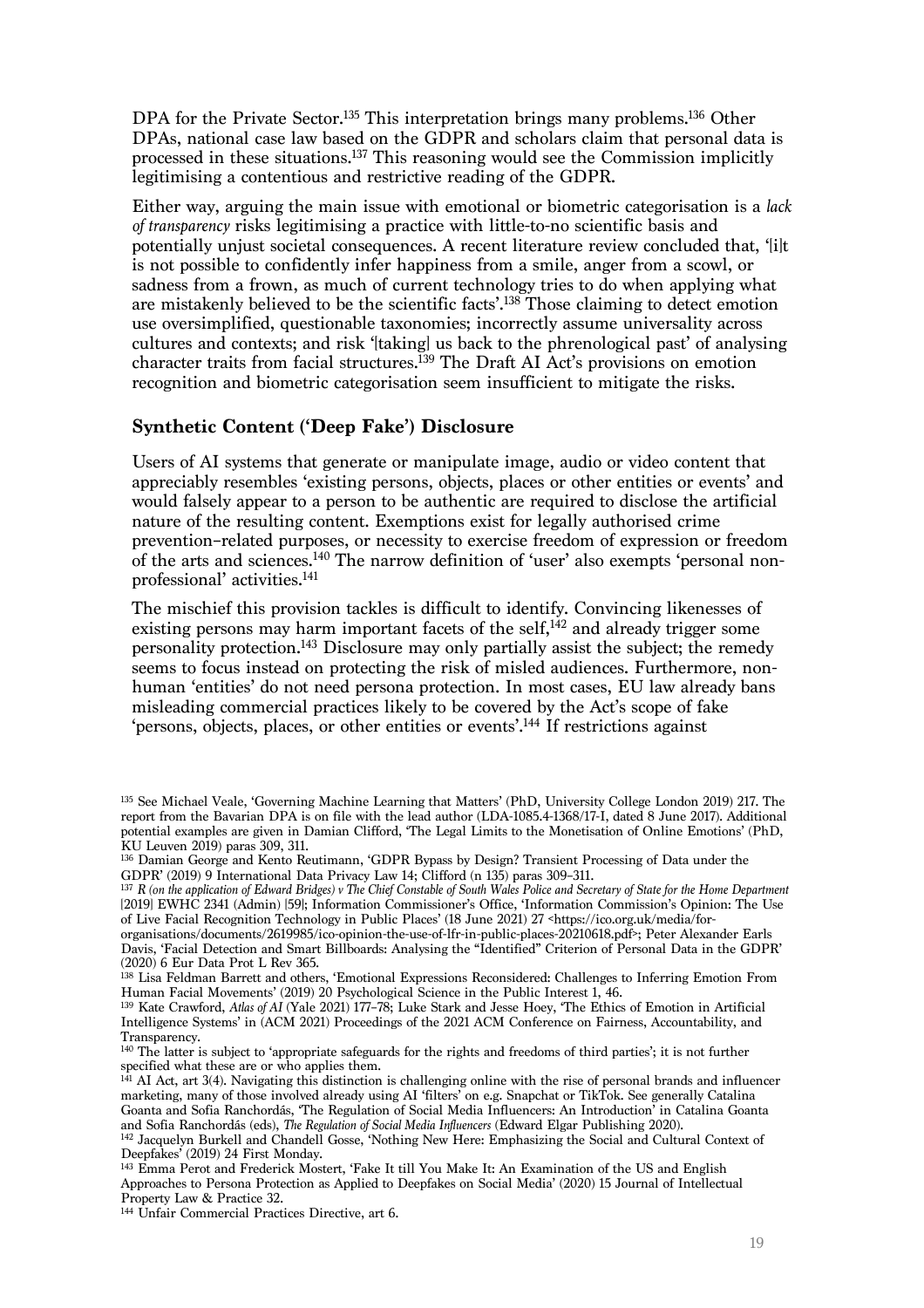professional deep fakes are required, it may be better to focus enforcement with consumer protection authorities instead of the product safety regulators the Draft AI Act centres upon now.

The residual mischief may instead relate to situations where misplaced beliefs of authenticity present danger. For example, AI systems that increase the resolution of images, or generate 3D models from 2D images infer the remainder. People could mistakenly regard such outputs as reliable measurement rather than inference, and such mistakes could cause harm. <sup>145</sup> Yet the Draft AI Act's disclosure obligation falls on the *user*, not the *provider*. If *users* are not aware of synthetic aspects or authenticityrelated software limitations, how can they protect the safety of individuals affected by their actions? Where professional users *intentionally* seek to deceive others using software — perhaps producing fake evidence to dispute parking tickets — why not tackle this using conventional laws of fraud?

Perhaps this provision seeks to secure some *right to reality* grounded in fundamental rights? This seems reasonable in relation to 'fake news' of salient events, people, places or objects. However, the provision's scope seems too broad. If this provision is attempting to contribute to the regulation of disinformation in media law, it ignores the specificities of each medium. Scholars have noted that legislators do this at their peril. <sup>146</sup> Examples help to highlight the tensions. The provision may also apply to a business using an AI stock image generator to create a bland, original scene of a board room or customer interaction for marketing purposes.<sup>147</sup> Stock photos are rarely of the real businesses in any case, and a generator may end up cheaper, easier and more tailored. Is it reasonable to require disclosure for such synthetic scenes?

Finally, as an obligation on *users*, this provision raises the practical enforcement questions comparable to questions regarding bot disclosure laws. How does an enforcement body investigate putatively undisclosed deep fakes? As discussed in section III.4.c) above, it is unclear whether market surveillance authorities have powers to unmask and investigate professional users of platforms who are communicating using an AI system rather than selling one. Moreover, such authorities are unlikely to have the forensics expertise needed for investigating such communications. In sum, the 'deep fake' provision of the Draft AI Act raises many questions.

# V. Harmonisation and Pre-Emption

The Draft AI Act aims to 'prevent unilateral Member States actions that risk to fragment [sic] the market and to impose even higher regulatory burdens on operators developing or using AI systems'.148 Where the Draft AI Act's provisions entail this 'maximum harmonisation', Member States' abilities to act in that area are disabled. Member States must disapply conflicting national rules and accept compliant products on their markets. <sup>149</sup> If a provision is found to not maximally harmonise an area, or only harmonises certain areas, Member States retain competence to adopt more

<sup>145</sup> See e.g. Konstantinos Rematas and others, 'ShaRF: Shape-Conditioned Radiance Fields from a Single View' in (PMLR 139 2021) Proceedings of the 38th International Conference on Machine Learning; Wenming Yang and others, 'Deep Learning for Single Image Super-Resolution: A Brief Review' (2019) 21 IEEE Transactions on Multimedia 3106.

<sup>146</sup> Daithí Mac Síthigh, *Medium Law* (Routledge 2018); see also, specifically regarding disinformation, Chris Marsden and others, 'Platform Values and Democratic Elections: How Can the Law Regulate Digital Disinformation?' (2020) 36 Computer Law & Security Review 105373.

<sup>147</sup> See, as a rudimentary proof-of-concept, Jaemin Cho and others, 'X-LXMERT: Paint, Caption and Answer Questions with Multi-Modal Transformers' [2020] arXiv:200911278 [cs].

European Commission, 'AI Act Impact Assessment' (n 95) 54.

<sup>149</sup> The EU's legislative basis of approximation of laws to improve the internal market (TFEU, art 114), on which the AI Act is based, is a 'shared competence'. Member States are in effect only permitted to legislate in this area to the extent that the Union has not.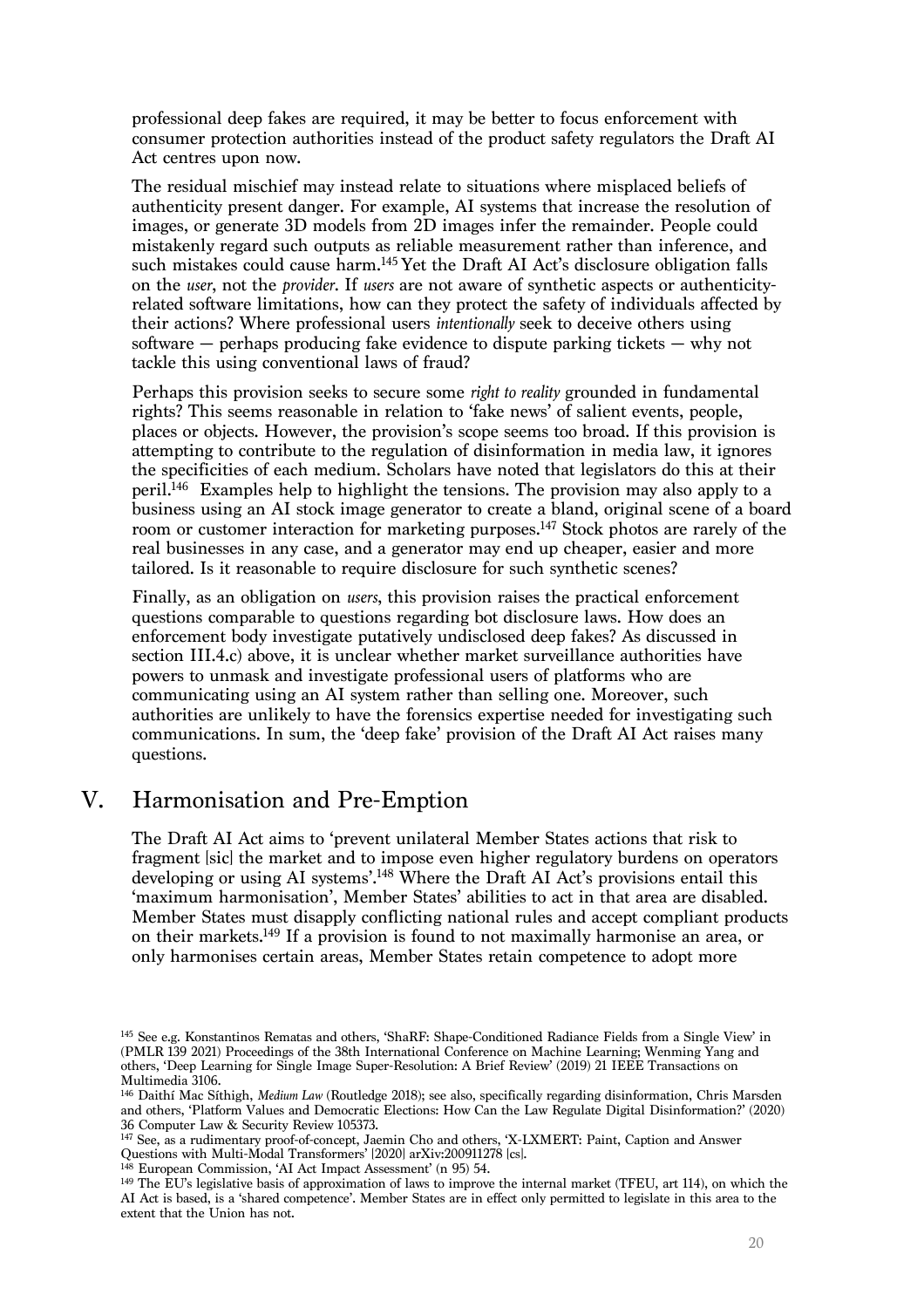stringent standards. The pre-emptive effect of the Draft AI Act could have farreaching consequences.

Characterising the extent of maximum harmonisation requires identifying the material scope of the instrument (the 'occupied field') and determining the nature of residual Member State competence within it. <sup>150</sup> The Draft AI Act lays out 'harmonised rules for the placing on the market, the putting into service and the use of [AI systems] in the Union'.151 The occupied field is thus not Title III 'high risk' systems, but all AI systems. The Draft AI Act defines AI systems by intersecting a functional definition of systems that 'for a given set of human-defined objectives, generate outputs such as content, predictions, recommendations, or decisions influencing the environments they interact with',<sup>152</sup> with a descriptive definition based on a wide list of technologies listed in Annex I including 'logic' and 'statistical' approaches. The broad scope might not encompass *all* software, but captures some features of most. All the Draft AI Act's obligations on providers or users relate to significantly narrower subsets of this definition. However, the 'occupied field' with which to examine the pre-emptive effect relates to the broadest definition.

The Draft AI Act therefore has an unusual misalignment between the target of its substantive obligations (primarily high-risk systems) and its material scope (all AI systems). Normally, NLF instruments do not adjust requirements (and certainly not regimes) to products of differing risk level, but instead adjust how onerous the conformity assessment 'modules' are (e.g. notified bodies versus internal control).153 NLF instruments do not typically harmonise areas in which they impose no requirements. <sup>154</sup> The Draft AI Act, however, seeks to both create harmonised standards, and preclude a broad array of software from further restrictions without imposing any of its own.

The way in which the Draft AI Act may restrict further rules on *marketing* and on *use* differ, and so we look at them in turn.

#### **Marketing**

Put simply, marketing of all AI systems, not just high-risk systems, is fully harmonised by the Draft AI Act.<sup>155</sup> If Member States wish to introduce further restrictions on the placing of *any* AI system on the market, such as to limit carbon footprint or support accessibility,<sup>156</sup> they must rely on limited exceptions in Article 114 TFEU, subject to approval by the Commission.157

<sup>150</sup> Stephen Weatherill, 'The Fundamental Question of Minimum or Maximum Harmonisation' in Sacha Garben and Inge Govaere (eds), *The Internal Market 2.0* (Hart Publishing 2020).

<sup>155</sup> With the exception of AI systems developed or used exclusively for military purposes, and, to the criticism of the EDPS and EDPB, to international law enforcement co-operation, which they see as a loophole. See European Data Protection Board and European Data Protection Supervisor (n 47) para 14.

<sup>157</sup> For example, Member States may still be able to, with the permission of the Commission, introduce a measure relating to 'protection of the environment or the working environment on grounds of a problem specific to that Member State' on the basis of scientific evidence, or 'public health' despite maximum harmonisation, see TFEU, arts 114(5), 114(8).

<sup>151</sup> AI Act, art 1(1).

<sup>152</sup> AI Act, art 3(1).

<sup>153</sup> Decision 768/2008/EC, Annex II.

<sup>154</sup> The remaining areas are left to TFEU 34 and 36 to govern what remaining restrictions are permitted.

<sup>156</sup> See generally Roel Dobbe and Meredith Whittaker, 'AI and Climate Change: How They're Connected, and What We Can Do about It' (*AI Now Institute*, 17 October 2019) <https://medium.com/@AINowInstitute/ai-and-climatechange-how-theyre-connected-and-what-we-can-do-about-it-6aa8d0f5b32c> accessed 2 July 2021.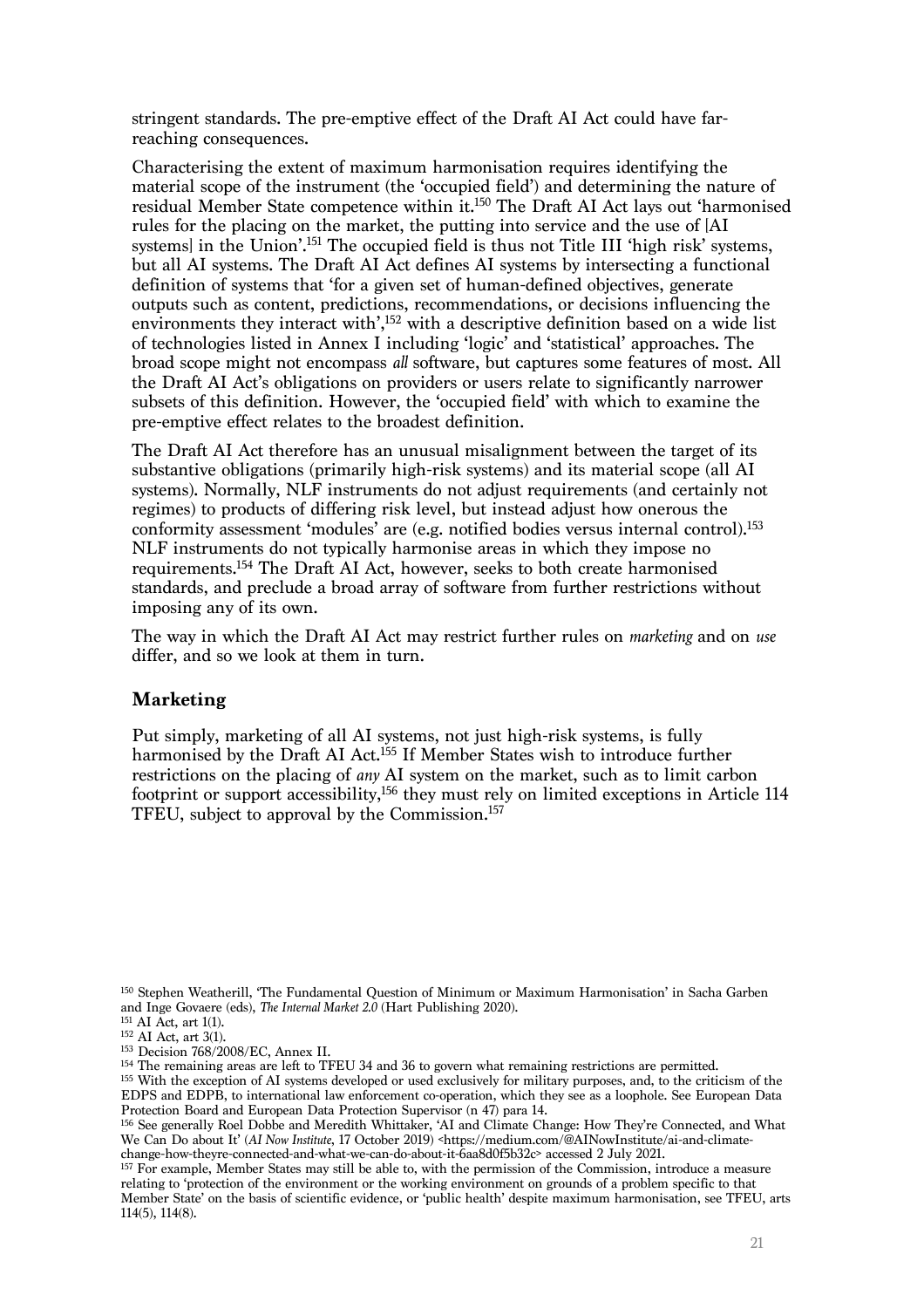# **Use**

The extent of the AI Act's pre-emption of national rules on use of AI systems is unclear. NLF instruments before the Draft AI Act have never placed obligations on *users* after installation or first use, so few clear analogies exist. 158

## *Material Scope*

As a starting point, the material scope of the Draft AI Act is not only certain aspects of use, but concerns 'harmonised rules for [..] the use of artificial intelligence systems',<sup>159</sup> and aims to '[prevent] Member States from imposing restrictions on the [..] use of AI systems, unless explicitly authorised by this Regulation.'160 This appears to rule out the possibility that the Draft AI Act is a general 'minimum harmonisation' instrument, setting a horizontal regulatory floor. Such general 'minimum harmonisation' instruments are in any case not permitted by the CJEU under TFEU Article 114.161

As an alternate possibility, the Draft AI Act is a *partial harmonisation* instrument, and only transparency rules are harmonised, leaving Member States free to legislate on other issues. The Draft AI Act's scope additionally states it lays down 'harmonised transparency rules for AI systems'. Those rules are listed in Title IV (discussed in section IV. above) and concern both use and provision.<sup>162</sup>

## *The CJEU Approach*

In the *Phillip Morris* case, the CJEU took an escape route along those lines. Tobacco firms tried to characterise a Directive as an illegal minimum harmonisation instrument, to limit Member State's residual authority to introduce restrictions such as plain packaging requirements. The Court foiled tobacco firms' attempts by instead interpreting the Directive as only harmonising some areas. However, the Court relied on the Directive's explicit statement in its material scope that it only harmonised 'certain' aspects of packaging and labelling. <sup>163</sup> Moreover, the Directive regularly referenced to 'aspects not regulated', and included an explicit clause allowing Member States to go further in some areas.<sup>164</sup>

The Draft AI Act lacks all the tools the CJEU relied on to escape total maximum harmonisation. The Act does note that obligations on users of *high-risk systems* are 'without prejudice to other user obligations under Union or national law'. <sup>165</sup> But no

<sup>158</sup> The Commission notes that '[t]he end-user is not one of the economic operators who bear responsibilities under Union harmonisation legislation' in relation to 'any operation or transaction', although this might 'fall under another regulatory regime, in particular at national level.' See Commission Notice of the 27th July 2016 on the 'Blue Guide' on the implementation of EU products rules 2016, OJ C272/1 15. The closest NLF instruments get to placing obligations on users is if incorporating assessment of installation or assembly (e.g. a lift) or distribution (e.g. a measuring instrument) is key to assessing a product, for example a lift or delicate measuring instrument — called 'putting into service'. See Blue Guide, 22.

 $159$  AI Act, art 1(a).

<sup>160</sup> AI Act, recital 1.

<sup>161</sup> See Case C-547/14 *Philip Morris* ECLI:EU:C:2016:325 [70]–[72] (the Court noting that if it accepted that if a Directive based on TFEU 114 allowed Member States to further legislate in a field *which the Directive had harmonised*, it would have been adopted illegally on that basis). Note however that Weatherill characterises the jurisprudence on minimum harmonisation, particularly regarding other Treaty bases, as 'a mess' and indicates that there is a 'sense that the Court is not fully aware of what it is doing'. See Weatherill (n 150).

<sup>162</sup> AI Act, art 1(c).

<sup>163</sup> Directive 2014/40/EU of the European Parliament and of the Council of 3 April 2014 on the approximation of the laws, regulations and administrative provisions of the Member States concerning the manufacture, presentation and sale of tobacco and related products and repealing Directive 2001/37/EC, OJ L 127/1 ('Tobacco Products Directive'), art 1(b) ('The objective [..] is to approximate the laws [..] concerning certain aspects of the labelling and packaging of tobacco products [..]').

<sup>164</sup> *Philip Morris* (n 161) [74]–[84]. Tobacco Products Directive, arts 1(b), 24(b–c).  $165$  AI Act, art 29(2).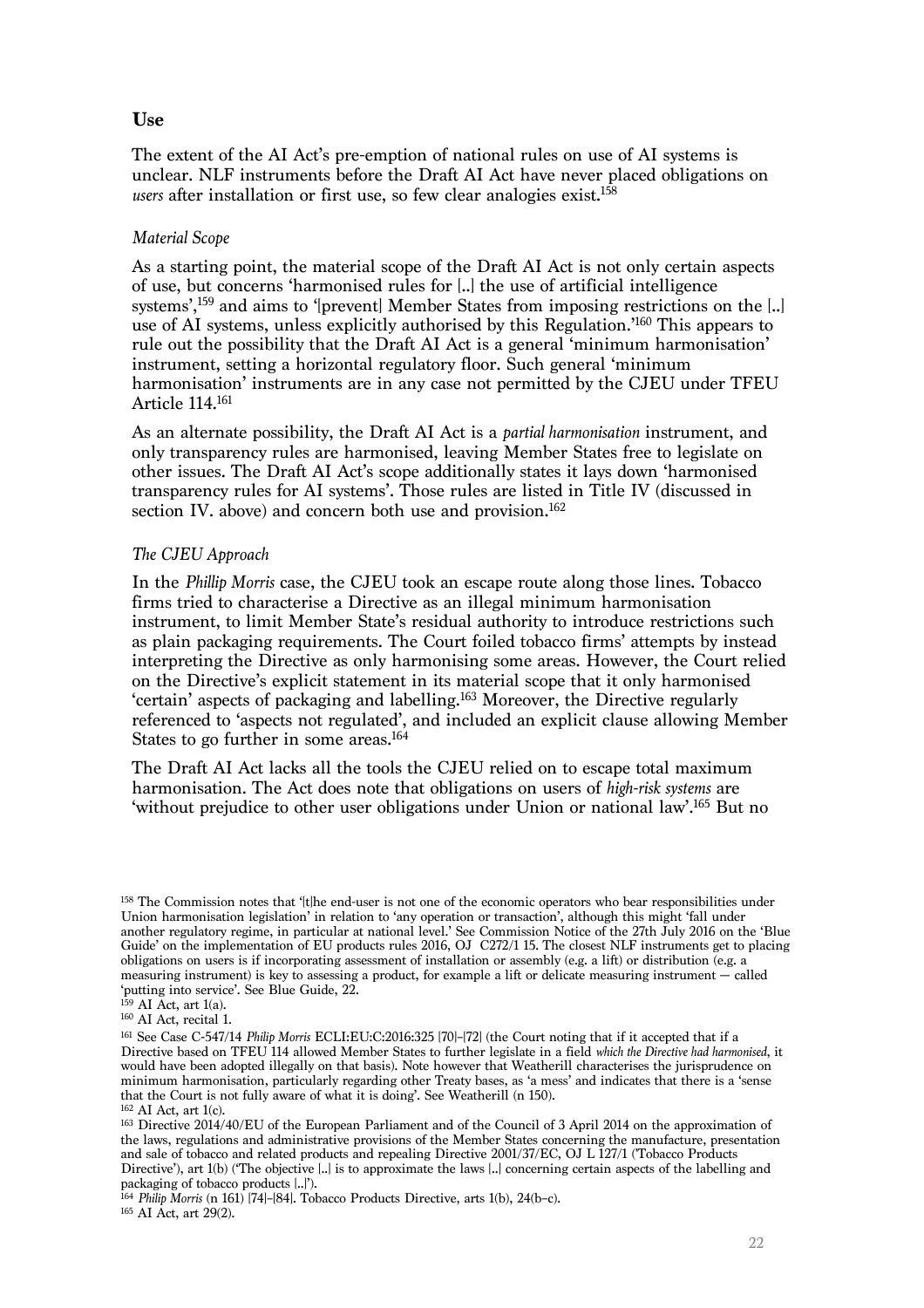similar provision exists applying to the Draft AI Act's entire scope, which itself is broad. There is therefore legal uncertainty whether existing national algorithmic transparency requirements applying beyond 'high-risk' systems, such as public sector provisions in France, may have to be disapplied.166

## *Fragmentation and the Cliff-Edge of Uncertainty*

Even if a partial, rather than maximum, harmonisation instrument, EU primary law creates opportunities for companies to challenge use restrictions in national law. 167 This is no novelty of the Draft AI Act, and a risk in any non- or partially harmonised area. <sup>168</sup> The Draft AI Act is primarily based on EU free movement competences rather than on fundamental rights. The CJEU finds that use limitations by Member States can constitute a measure equivalent to a quantitative restriction on trade if they directly and substantially impede access to the market. <sup>169</sup> Such measures can be justified on the basis of objective justifications or public interest requirements. 170 However, while many justifications are possible, the Court increasingly requires Member States to justify them in terms of proportionality, fundamental rights and legal certainty. <sup>171</sup> Indeed, in areas where the Draft AI Act is directly relevant, such as AI systems used by employers to manage employees, the CJEU has used freedom of movement law (in what both labour and internal market scholars characterise as troubling misapplications<sup>172</sup>) to strike down collective bargaining efforts, such as in the controversial cases of *Viking* and *Laval*. 173

Some readers may feel the EU should act to prevent fragmented rules disrupting trade of AI systems. This seems defensible for a category of 'high risk' systems for which requirements may be complex. However, the consequence of the Draft AI Act may be to create a stark, arbitrary divide between high-risk systems, which are regulated, and non-high-risk systems, which Member States are effectively forbidden from regulating (or become at-risk of constant challenge). As the Draft AI Act does little to reduce fundamental rights risks of the many systems not covered by Annex III, this 'cliff edge' from some rules to practically none seems difficult to justify.

# VI. Post-Marketing Controls and Enforcement

In the last two decades, New Legislative Framework regimes have evolved to include *post*-marketing controls inspired by pharmacovigilance. <sup>174</sup> The Draft AI Act has several components of such regimes.

Interest Really Protected?' in *The Outer Limits of European Union Law* (Hart Publishing 2009) 295.

<sup>166</sup> Loi n° 2016-1321 du 7 octobre 2016 pour une République numérique; décret n° 2017-330 du 14 mars 2017 relatif aux droits des personnes faisant l'objet de décisions individuelles prises sur le fondement d'un traitement algorithmique, art 1. See further Lilian Edwards and Michael Veale, 'Enslaving the Algorithm: From a "Right to an Explanation" to a "Right to Better Decisions"?' (2018) 16 IEEE Security & Privacy 46, 48.

<sup>167</sup> cf Case C-148/78 *Criminal proceedings against Tullio Ratti* ECLI:EU:C:1979:110.

<sup>168</sup> Case C-573/12 *Ålands Vindkraft* ECLI:EU:C:2014:2037 [57].

<sup>169</sup> The logic is that such restrictions 'have a considerable influence on the behaviour of consumers' and leave them with 'limited interest in buying that product'. See e.g. Case C-110/05 *Commission v Italy ('Italian Trailers')*

ECLI:EU:C:2009:66 [56]–[57]; Case C-142/05 *Åklagaren v Percy Mickelsson and Joakim Roos* ECLI:EU:C:2009:336 [26]–[27]. Rules may fall into scope based on their potential, rather than documented reality, to impede trade. See Case C-184/96 *Commission v France ('Foie Gras')* ECLI:EU:C:1998:495 [17].

<sup>170</sup> Case C-120/78 *Rewe-Zentral AG v Bundesmonopolverwaltung für Branntwein ('Cassis de Dijon')* ECLI:EU:C:1979:42. 171 Catherine Barnard and Okeoghene Odudu (eds), 'Derogations, Justifications and the Four Freedoms: Is State

<sup>172</sup> See generally Stephen Weatherill, 'Viking and Laval : The EU Internal Market Perspective' in Mark Freedland and Jeremias Adams-Prassl (eds), *Viking, Laval and Beyond* (Hart Publishing 2014) alongside the other chapters in that volume.

<sup>173</sup> Case C-438/05 *Viking* ECLI:EU:C:2007:772; Case C-341/05 *Laval* ECLI:EU:C:2007:809.

<sup>174</sup> 'Pharmacovigilance is the science and activities relating to the detection, assessment, understanding and prevention of adverse effects or any other medicine-related problem'. See European Medicines Agency,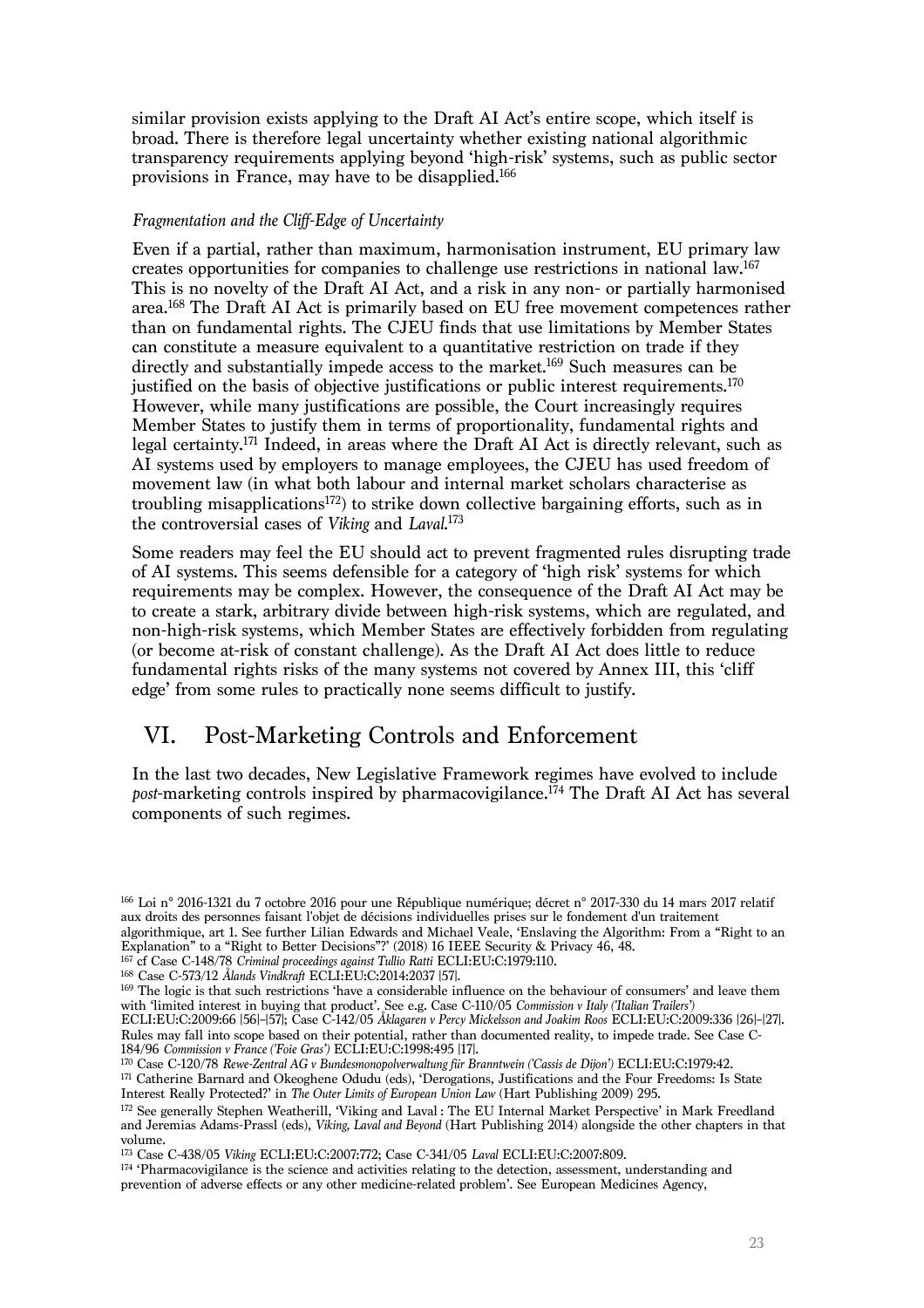The Draft AI Act gives an important role to *market surveillance authorities* (MSAs). MSAs are public bodies with wide ranging powers to obtain information, apply administrative penalties, withdraw products and oblige intermediaries, including information society services (e.g. online API providers or AI-as-a-Service marketplaces), to cease offering products, or co-operate with MSAs to mitigate their risks. 175

MSAs are typically government departments or regulatory agencies.176 The Commission does not foresee the 'automatic' creation of any bespoke national authorities,177 and Member States retain discretion on which authorities will be competent for the new 'standalone' high risk systems in the Draft AI Act. AI systems in scope because they are or are parts of products regulated by harmonised legislation in Annex II are regulated by the MSA for those instruments.178 In relation to law enforcement users and Union bodies, data protection authorities will gain MSA roles.

Penalties are the maximum of 6% of global turnover 30m EUR for breaches of the Title II prohibitions or Title III data quality requirements; for other rules, the maxima are lower. <sup>179</sup> If the infringer is a public body however, penalties are chosen by Member States.180

## **Notification Obligations and Complaints**

MSAs' main information source is through a chain of notification obligations. Users of an AI systems must monitor it and inform providers of new risks or malfunctions.181 Providers must tell the MSA if their post-marketing monitoring reveals risks or non-compliance. 182

#### *Nor Rights for AI-System-Subjects*

However, individuals affected by AI systems have no right to complain to an MSA in the same way that, for example, they have a right to lodge a complaint to and seek a judicial remedy against a supervisory authority under data protection law.<sup>183</sup> The Draft AI Act creates no legal right to sue a provider or user for failures under the Draft AI Act, although routes may exist for litigants to argue that standards, such as those used in the Draft AI Act, should be considered in national tort cases. <sup>184</sup> The absence of affected individuals and communities in the Draft AI Act is already criticised the European Data Protection Board and the European Data Protection Supervisor. 185 Collectives such as consumer groups also lack any rights, such as representative complaints possible under the GDPR. <sup>186</sup> In general guidance on MSAs, the European Commission states that Member States '[must] ensure that consumers and other

<sup>186</sup> GDPR, art 80.

<sup>&#</sup>x27;Pharmacovigilance' (2015) <https://www.ema.europa.eu/documents/leaflet/pharmacovigilance\_en.pdf> accessed 5 July 2021. On the impact on NLF regimes, see Christopher Hodges, 'The Role of Authorities in Post-Marketing Safety' in *European Regulation of Consumer Product Safety* (Oxford University Press 2005); Christopher Hodges, *Law and Corporate Behaviour: Integrating Theories of Regulation, Enforcement, Compliance and Ethics* (Hart Publishing 2015) 552.

<sup>175</sup> Market Surveillance Regulation, arts 14. 7(2).

<sup>176</sup> For more details, see the regularly updated resources on European Commission, 'The Implementation of Market Surveillance in Europe' (*European Commission, DG GROW, no date*) <https://ec.europa.eu/growth/singlemarket/goods/building-blocks/market-surveillance/organisation\_en> accessed 1 July 2021.

<sup>177</sup> AI Act, p. 14.

<sup>178</sup> AI Act, art 63.

<sup>179</sup> AI Act, art 71.

<sup>180</sup> AI Act, art 71(7).

<sup>181</sup> AI Act, art 29(4).

<sup>182</sup> AI Act, arts 61(1), 62(1).

<sup>183</sup> GDPR, 679, arts 77-78; Law Enforcement Directive, arts 52–53.

<sup>184</sup> van Leeuwen (n 103) 20–21.

<sup>185</sup> European Data Protection Board and European Data Protection Supervisor (n 47) para 18 (noting 'the absence of any reference in the text to the individual affected by the AI system appears as a blind spot in the Proposal' and the absence of any 'rights and remedies').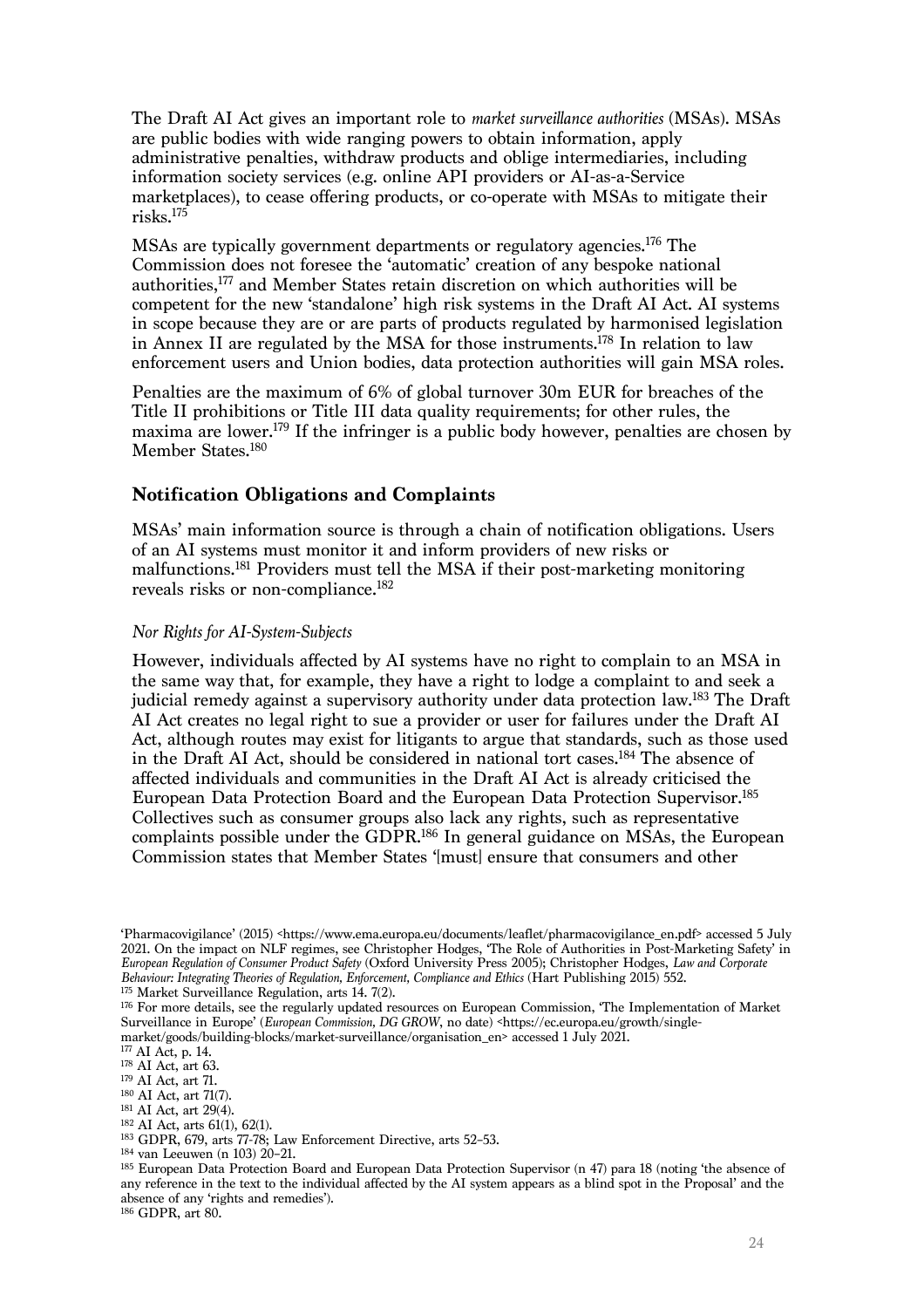interested parties are given an opportunity to submit complaints [and have them] followed up appropriately<sup>'187</sup> However, EU law merely requires MSAs to handle complaints competently and to consider complaints like any other information source. 188

Outside the field of NLF rules, *complaint mechanisms* have been pivotal in developing Union case-law where regulators are reticent to challenge the practices of powerful technology firms.189 As only those with obligations under the Draft AI Act can challenge regulators' decisions, rather than those whose fundamental rights deployed AI systems affect, the Draft AI Act lacks a bottom-up force to hold regulators to account for weak enforcement. Data protection law where affected groups *can* raise complaints is already characterised by inaction and paralysis. Enforcement of the Draft AI Act therefore seems likely to play out in an even more lacklustre way than it has with the GDPR to date.<sup>190</sup>

Some (non-NLF) EU product regulation contains complaint handling obligations that the Draft AI Act could learn from. For instance, the EU Timber Regulation ensures that the monitoring authority must accept 'substantiated concerns' from civil society and other groups, and should 'endeavour' to carry out checks on operators when in possession of these.191

#### *Incoherence of the Enforcement System*

To make this worse, the Draft AI Act's enforcement system is set up as NLF enforcement, even though only Title III is an NLF-style regime. The Act's Title II prohibitions and Title IV transparency requirements regulate users, who are brought into scope of MSA powers through a bold interpretative expansion of the MSA Regulation to simply add 'user' to 'economic operator'. <sup>192</sup> Such expansion underestimates how different regulating users will be from normal NLF oversight.

Under the Draft AI Act, MSAs are expected, among other obligations, to look for synthetic content on social networks, assess manipulative digital practices of any professional user, and scrutinise the functioning of the digital welfare state. This is *far* from product regulation. MSAs are not guaranteed to be independent of the Government, as a data protection supervisory authority must be.<sup>193</sup> Apart from that, the European Commission estimates the entire enforcement of the Draft AI Act will only take between 1 and 25 extra full-time staff at Member State level. <sup>194</sup> These authors think this is dangerously optimistic.

# **Database of Standalone High-Risk AI Systems**

The Draft AI Act proposes a new, central database, managed by the Commission, for the registration of 'standalone' high-risk AI systems. This approach appears to be

<sup>187</sup> Blue Guide, 104.

 $188$  Market Surveillance Regulation, arts  $11(3)(e)$ ,  $11(7)(a)$  (stating MSAs have only loose obligations to establish 'procedures for following up on complaints or reports on issues relating to risks or non-compliance' and to take into account complaints when taking a 'risk-based approach' to decide which checks to undertake).

<sup>189</sup> See e.g. Case C-362/14 *Maximillian Schrems v Data Protection Commissioner* ECLI:EU:C:2015:650.

<sup>&</sup>lt;sup>190</sup> See European Parliament resolution of 25 March 2021 on the Commission evaluation report on the implementation of the General Data Protection Regulation two years after its application (2020/2717(RSP)) para 17 (on regulatory paralysis in data protection enforcement).

<sup>&</sup>lt;sup>191</sup> Regulation (EU) No 995/2010 of the European Parliament and of the Council of 20 October 2010 laying down the obligations of operators who place timber and timber products on the market OJ L 295/23, recital 22,  $192$  AI Act, art 63(1)(a).

<sup>193</sup> Charter of Fundamental Rights of the European Union, art 8(3).

<sup>194</sup> European Commission, 'AI Act Impact Assessment' (n 95), Annex 3, 25. Note, the larger data protection authorities have hundreds of staff. European Data Protection Board, 'First Overview on the Implementation of the GDPR and the Roles and Means of the National Supervisory Authorities' (Report presented to the European Parliament's Civil Liberties, Justice and Home Affairs Committee (LIBE), 26 February 2019).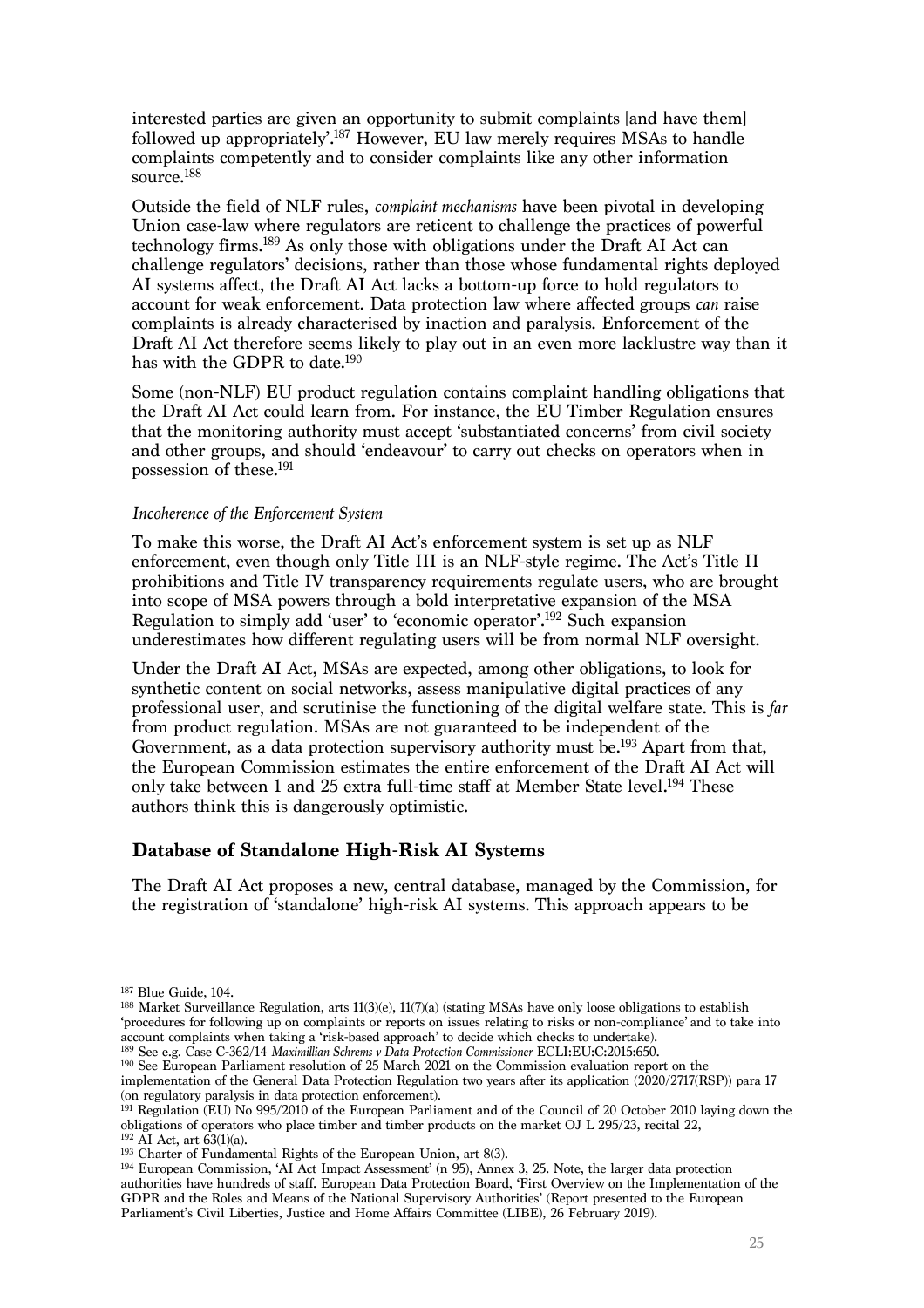modelled after the database and device registration requirements in the new Medical Devices Regulations. 195

The database required by the Draft AI Act makes sense to help MSAs, who otherwise might find locating illicit AI systems difficult. The Commission further proposes to make this database public, to also help 'other people', presumably civil society or journalists, to uncover illicit AI. <sup>196</sup> With the exception of AI systems for law enforcement, migration, asylum and border management, providers must upload electronic instructions for use of AI systems in this database.197 These instructions state what users must follow to avoid liability under the Draft AI Act. Yet without clear complaint rights, bottom-up enforcement on the basis of this database will be significantly hampered.

The database is an interesting innovation for *users* who are also *providers*. If a company internally develops a high-risk AI system (e.g. for hiring) and puts it into service 'for [its] own use',<sup>198</sup> the company is both provider and user. It must declare the system on the database, and upload instructions. This seems like an important tool for accountability, also beyond Draft AI Act requirements, but also something firms may contest in court, claiming violations of trade secrets and the like.

Similarly, *users* who disregard the instructions to use an AI system 'off-label', or substantially modify it, also become *providers* and therefore must declare they have done such publicly.199 However, changes to AI systems which continue to learn within parameters 'pre-determined by the *provider'* do not constitute substantial modification.200 Many AI systems that are based on machine learning will fall within that exception — but should they? As with the GPT-3 example in section IV.1. above, users of general-purpose AI-as-a-Service APIs, designed to be repurposed, changed and configured, may find themselves with conformity assessment obligations without the capacity or expertise to carry them out.

# VII. Concluding Remarks

The Draft AI Act is a world-first attempt at horizontal regulation of AI systems. It has many sensible elements, such as differentiating requirements by risk level, introducing prohibitions, and facilitating societal scrutiny via a public database of systems.

However, the Draft AI Act also has severe weaknesses. It is stitched together from 1980s product safety regulation, fundamental rights protection, surveillance and consumer protection law. We have sought to illustrate how this patchwork does not make the Draft AI Act comprehensive and watertight. Indeed, these pieces and their interaction may leave the instrument making little sense and impact. The prohibitions range through the fantastical, the legitimising, and the ambiguous. The high-risk regime looks impressive at first glance. But scratching the surface finds arcane

<sup>196</sup> European Commission, 'AI Act Impact Assessment' (n 95) 56. Databases mandated by law in fields such as trademarks have been discussed as potentially helpful to algorithmic accountability. See e.g. Amanda Levendowski, 'Trademarks as Surveillance Transparency' (2021) 36 Berkeley Tech L J \_\_.

<sup>197</sup> AI Act, Annex VIII, para 11.

<sup>198</sup> AI Act, art 3(11).

<sup>199</sup> AI Act, art 28.

<sup>195</sup> Regulation (EU) 2017/745 of the European Parliament and of the Council of 5 April 2017 on medical devices, amending Directive 2001/83/EC, Regulation (EC) No 178/2002 and Regulation (EC) No 1223/2009 and repealing Council Directives 90/385/EEC and 93/42/EEC OJ L 117/1 (Medical Devices Regulation), arts 28–29; Regulation (EU) 2017/746 of the European Parliament and of the Council of 5 April 2017 on in vitro diagnostic medical devices and repealing Directive 98/79/EC and Commission Decision 2010/227/EU OJ L 117/176, arts 25–26. This database is called EUDAMED, and designed *inter alia* to track Unique Device Identifiers (UDIs) and bring the EU in line with the US FDA, following requirements in the Food and Drug Administration Amendment Act of 2007. Early data protection laws also had some notification requirements

<sup>200</sup> AI Act, art 43(4).